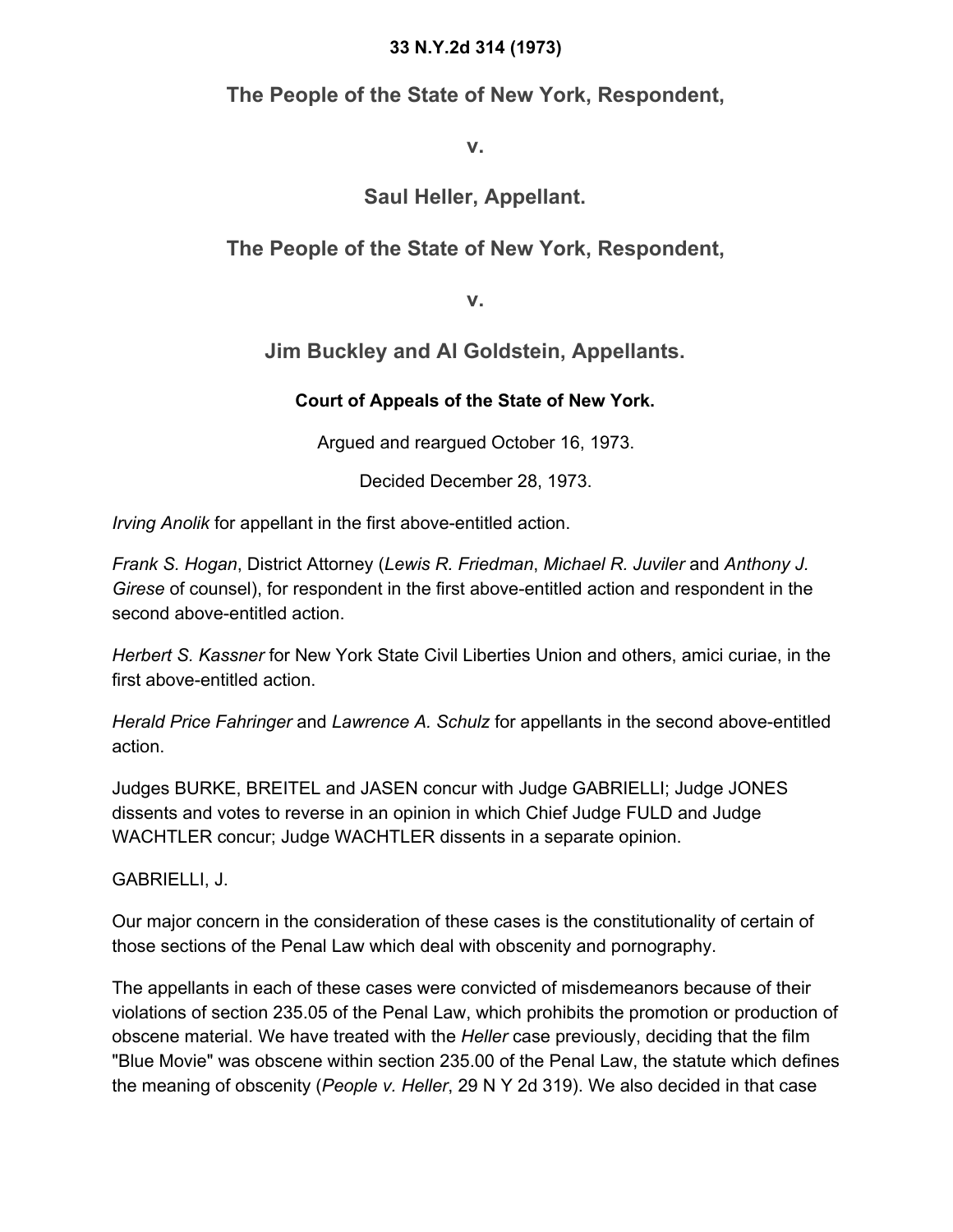that it was proper for a judicial officer authorized to issue warrants, who had viewed the film and found it obscene, to issue a valid warrant for the film's seizure as evidence in a prosecution against the exhibitor, without first conducting an adversary hearing on the issue of probable obscenity.

*Heller* was taken to the United States Supreme Court, and during its pendency that court handed down together five obscenity cases in which a revised obscenity test was adopted by a majority of five Justices (*Miller v. California*, 413 U. S. 15; *Paris Adult Theatre I v. Slaton*, 413 U. S. 49; *United States v. 12 200-Ft. Reels of Film*, 413 U. S. 123; *United States v. Orito*, 413 U. S. 139; *Kaplan v. California*, 413 U. S. 115).

Shortly following the decisions in those cases the *Heller* decision was handed down. Five Justices affirmed our determination of the procedural matter concerning the seizure of the film, but vacated our affirmance of defendant's conviction on instructions to reconsider the substantive issues in light of the lead cases, *Miller* and *Paris Adult Theatre I*, already referred to, redefining the limits of obscenity prosecutions (*Heller v. New York*, 413 U. S. 483). Four Justices considered section 235.00 "unconstitutionally overbroad" and therefore invalid on its face (p. 495; and see Justice DOUGLAS'S separate dissent at 413 U. S., p. 494).

The *Buckley* case is in this court for the first time. Defendants were convicted by a three-Judge Criminal Court panel for publishing and disseminating a tabloid type newspaper determined to be obscene entitled *Screw* (65 Misc 2d 917). Defendants, publishers and editors of the tabloid, were found guilty on each of six counts and were fined \$250 or 30 days imprisonment on each count. Appellate Term for the First Department unanimously affirmed without opinion (72 Misc 2d 549) and leave to appeal to this court was granted. During the pendency of the *Buckley* case in this court the Supreme Court decided the afore-mentioned cases headed by *Miller*, and thus the merits of the prosecution against the *Buckley* defendants will also be considered in light of the *Miller* redefinition.

Our primary task is to determine the constitutionality of section 235.00 of the Penal Law in terms of whether it comports with the *Miller* decision and is sufficiently definite to satisfy the "void-for-vagueness" test. The question whether obscenity is within the protection of the First Amendment to the United States Constitution, or whether it should or should not be so protected, is not in this case. The Supreme Court and this court have regularly and consistently held traffic in obscene materials to lie beyond the limits of First Amendment coverage (*Miller v. California*, 413 U. S. 15, *supra*; *Kois v. Wisconsin*, 408 U. S. 229; *United States v. Reidel*, 402 U. S. 351; *Roth v. United States*, 354 U. S. 476; *People v. Heller*, 29 N Y 2d 319, *supra*; *People v. G. I. Distrs.*, 20 N Y 2d 104, cert. den. 389 U. S. 905; *People v. Richmond County News*, 9 N Y 2d 578). As Chief Justice BURGER said in the *Paris Adult Theatre I* case: "The States, of course, may follow such a `laissez faire' policy and drop all controls on commercialized obscenity, if that is what they prefer, just as they can ignore consumer protection in the marketplace, but nothing in the Constitution *compels* the States to do so with regard to matters falling within state jurisdiction." (413 U. S., at p. 64; emphasis as in original.) The fact is that the people of the State of New York, through their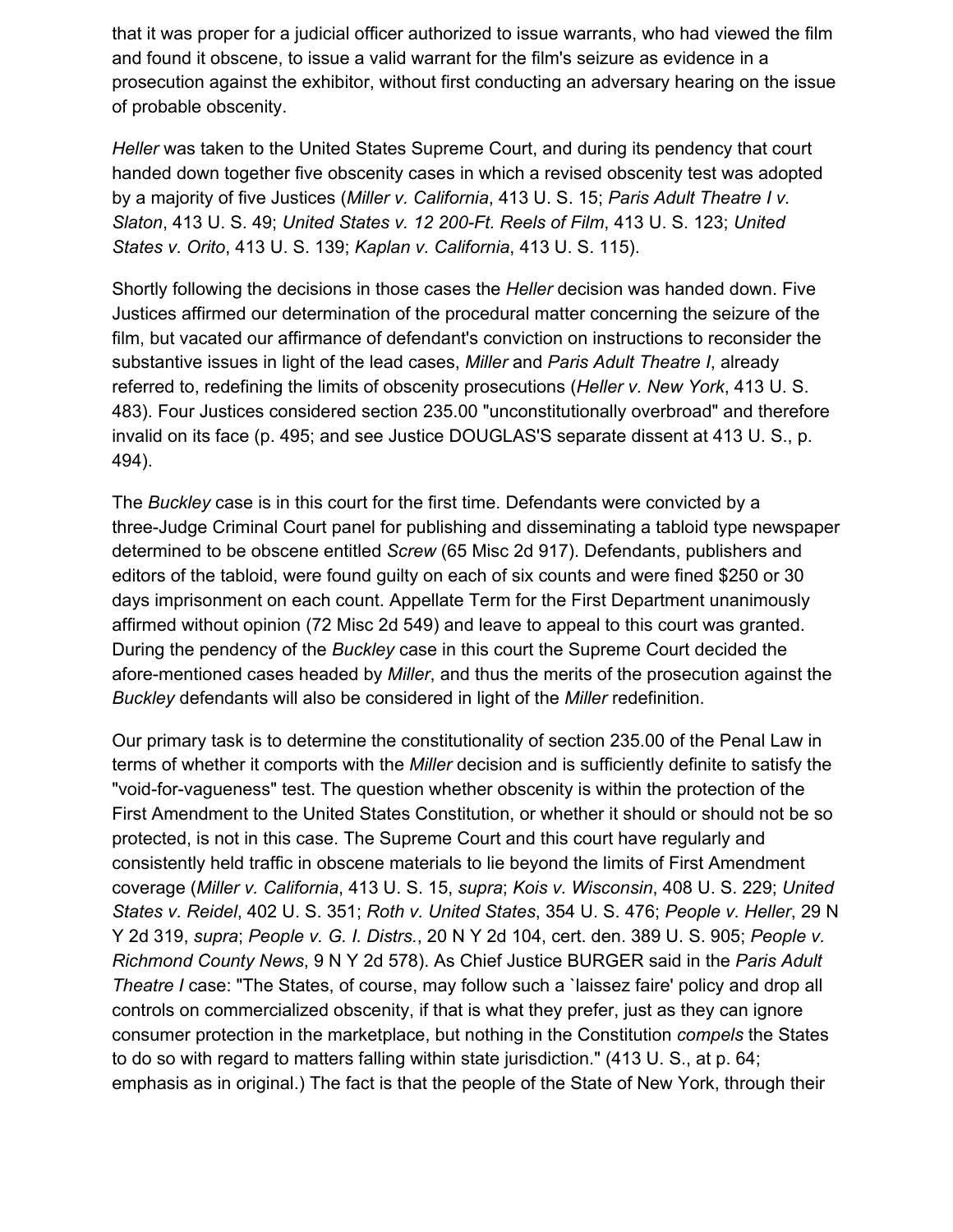elected representatives, have chosen to curb the commercial promotion and sale of obscene material, a perfectly vadid exercise.

The second question is whether the published material falls within the statutory ban, a point already decided against the defendant by this court in *Heller* (29 N Y 2d 319, *supra*).

# **I**

It is necessary at this point to undertake an analysis of Chief Justice BURGER'S thesis as set forth primarily in the *Miller* and *Paris Adult Theatre I* cases. The Chief Justice first reviewed the key decisions leading to the established test for obscenity (*Roth v. United States*, 354 U. S. 476, *supra*; *Memoirs v. Massachusetts*, 383 U. S. 413), that test being whether "(a) the dominant theme of the material taken as a whole appeals to a prurient interest in sex; (b) the material is patently offensive because it affronts contemporary community standards relating to the description or representation of sexual matters; and (c) the material is utterly without redeeming social value." (set forth in the *Memoirs* case, 383 U. S., at p. 418).

The third element of the test thus laid down in *Memoirs* represented a tightening of the *Roth* requirements in that the material had to be "`unqualifiedly worthless'" before it could be labeled obscene (383 U. S., at p. 419), thus putting a burden on the prosecutor to prove the absence of any social value, a burden, said Chief Justice BURGER in *Miller*, "virtually impossible to discharge under our criminal standards of proof" (413 U. S., at p. 22). Since no adherents to the "utterly without redeeming social value" element of the *Roth-Memoirs* test remain on that court, that element was simply abandoned in *Miller* and a new test was formulated, to wit: "The basic guidelines for the trier of fact must be: (a) whether `the average person, applying contemporary community standards' would find that the work, taken as a whole, appeals to the prurient interest \* \* \* (b) whether the work depicts or describes, in a patently offensive way, sexual conduct specifically defined by the applicable state law; and (c) whether the work, taken as a whole, lacks serious literary, artistic, political, or scientific value."[1] (413 U. S., at p. 24).

Comparing this new test to the old test we find element "(a)" substantially the same, i.e., the dominant theme must appeal to the prurient interest. The insertion of the average man into this element, and his application of contemparary community standards, does not represent any significant practical departure from the previous test, a point later discussed.

Element "(b)" for the new test presents no practical change whatsoever. That the offensive sexual material should be specifically defined by State statute in order to be prosecutable could well have been a point left unstated since adequate definition is essential to any criminal statute.

Element "(c)" of the new test does effect a change, of course. In place of the "utterly without redeeming social value" test, the court has substituted much looser criteria. Now, the prosecutor need not prove the material "unqualifiedly worthless". It will be sufficient to show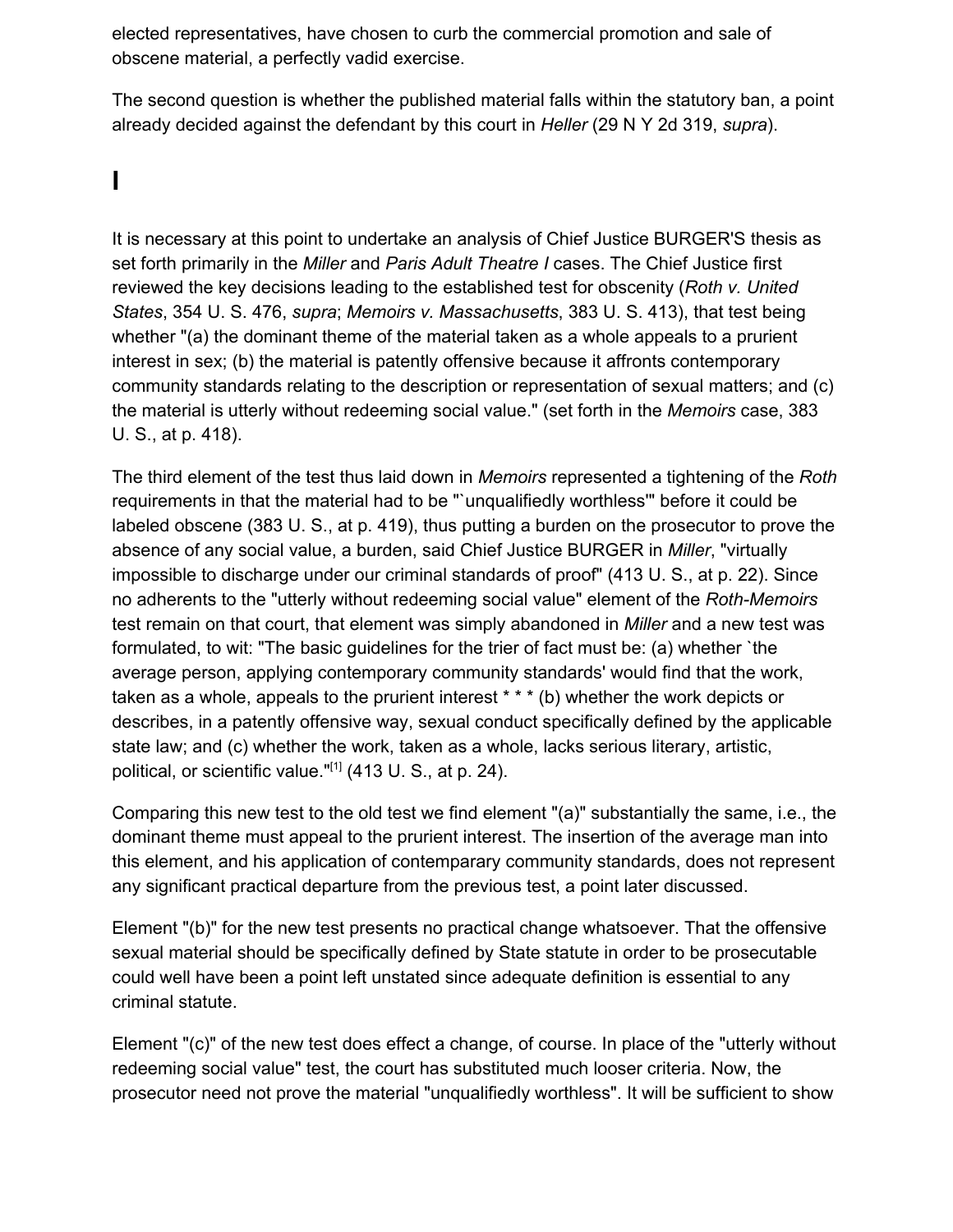that because of the predominant emphasis on the subject matter described in elements "(a)" and "(b)", the material, whether purportedly literary, artistic, political, or scientific, cannot be taken seriously as falling into any of those categories. To put an assessment of this test another way, the effectuation of a pretense as a serious work will not save the material from being found obscene if, in fact, it is dominated by patently offensive sexual material clearly geared for a market made up of those who would have no use for it other than to satisfy their lewd, lascivious or morbid desires and cravings.

Chief Justice BURGER goes on in *Miller* to state that:

"If a state law that regulates obscene material is thus limited [in accord with the new test above recounted], as written or construed, the First Amendment values applicable to the States through the Fourteenth Amendment are adequately protected by the ultimate power of appellate courts to conduct an independent review of constitutional claims when necessary. \* \* \*

"We emphasize that it is not our function to propose regulatory schemes for the States. That must await their concrete legislative efforts. It is possible, however, to give a few plain examples of what a state statute could define for regulation under part (b) of the standard announced in this opinion, *supra*:

"(a) Patently offensive representations or descriptions of ultimate sexual acts, normal or perverted, actual or simulated.

"(b) Patently offensive representations or descriptions of masturbation, excretory functions, and lewd exhibition of the genitals." (413 U. S., at p. 25.)

In footnote 6 to his opinion (p. 24) the Chief Justice points to the Oregon and Hawaii legislation as examples of adequately detailed statutes, but then states: "We do not hold, as MR. JUSTICE BRENNAN intimates, that all States other than Oregon must now enact new obscenity statutes. Other existing state statutes, as construed heretofore or hereafter, may well be adequate."

The final highlight in the *Miller* opinion concerns the contemporary community standards yardstick incorporated into the "(a)" element of the revised obscenity test. The necessity for a national standard as to what is patently offensive was abjured in favor of the application of "community" standards. We take pains to here declare that in determining whether any material is patently offensive or obscene, the community standard to be applied is a "state" standard. The connotation of the term "community" appears to have brought about a great deal of hand wringing by concerned libertarians who have tended to interpret the term as meaning local or provincial so as to open the door to censorship by local authorities or even constables who would be free to form their own notions as to what constituted patently offensive material. A fair reading of Chief Justice BURGER'S opinion, however, does not lead to any such conclusion. In the *Miller* case both the prosecutor and the defense assumed that the "community standards" applicable to the factual determination of whether or not the subject material was patently offensive were those of the State of California. This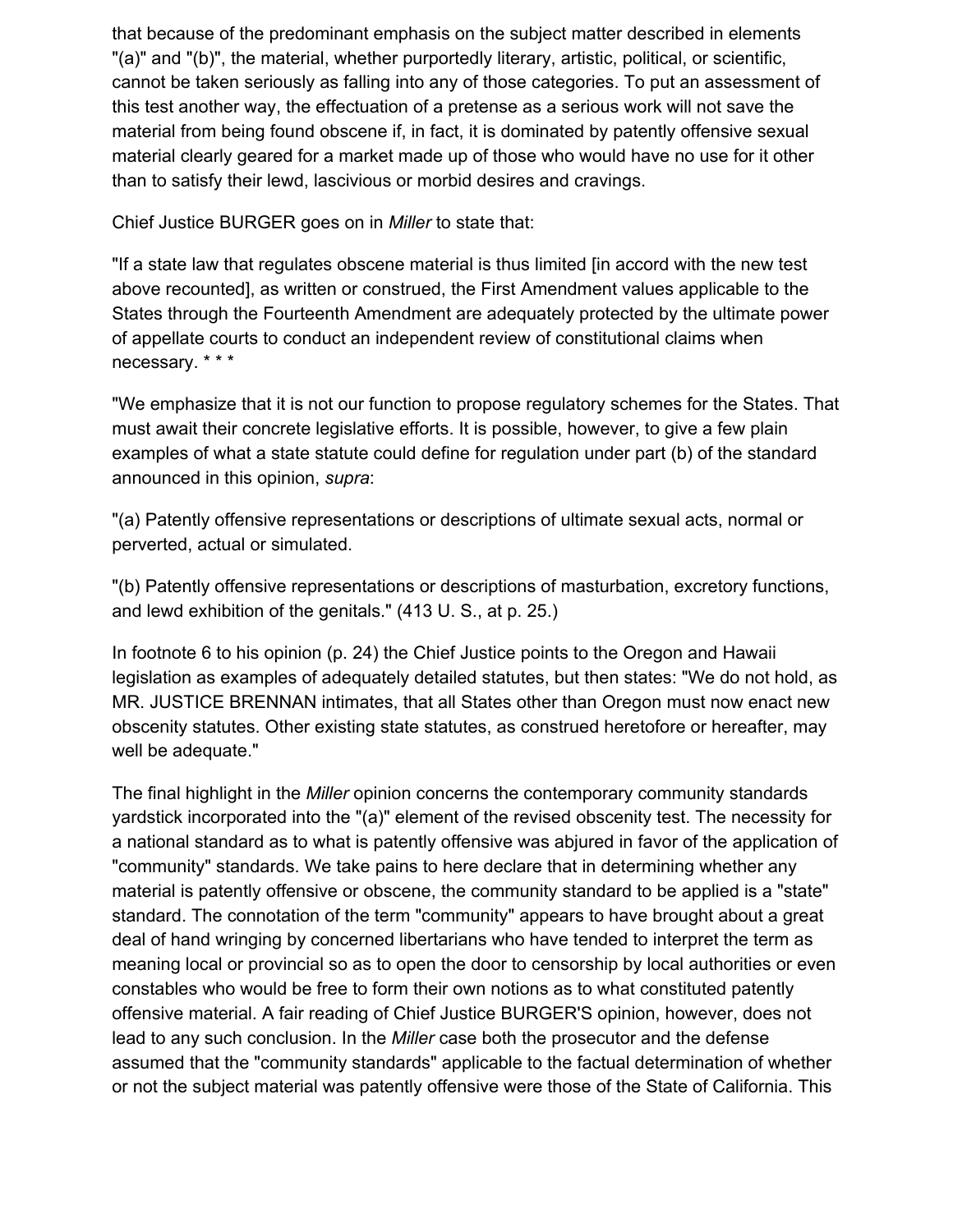State standard was specifically approved in the *Miller* opinion (413 U. S., at p. 32)<sup>[2]</sup> and, when taken together with the statement quoted *supra*, that assuming the State law complies with the new test constitutional rights are adequately protected by the safeguards of appellate review (413 U. S., at p. 25), it becomes clear that the obscenity statute in any given State will be applied with uniformity Statewide through the construction given it by the appellate courts. "Local" law enforcement officers would no more be justified in seizing material that could not reasonably be construed as being hard core than they are, or would be in arresting a man for assault when only harsh words were spoken. And, as in the spurious assault case, an unreasonable obscenity arrest would quickly be recognized as such by the prosecutor or Judge in the application of the State standard. Probable cause is still the touchstone of valid prosecution. Of course, in close cases where convictions ensue, the corrective apparatus in the appellate route is just as available as it is in any other type of case. Finally, and as a practical matter later to be discussed, patently offensive sexual material subject to seizure has become so elemental in content as to be readily discerned when seen by an observer with the statutory definition in mind, as construed by this court.

The opinion in *Miller* is concluded as follows: "In sum we (a) reaffirm the *Roth* holding that obscene material is not protected by the First Amendment; (b) hold that such material can be regulated by the States, subject to the specific safeguards enunciated above, without a showing that the material is `*utterly* without redeeming social value'; and (c) hold that obscenity is to be determined by applying `contemporary community standards,' \* \* \* not `national standards.'" (413 U. S., at pp. 36-37; emphasis as in original).

The thrust of Chief Justice BURGER'S opinion in the *Paris Adult Theatre I* case was to dispel the notion that pornography limited in availability to consenting adults only, should benefit from the protection of the First Amendment. It was also held that the prosecutor need not produce "expert" evidence that the material is obscene when the material itself is placed in evidence since, quite obviously, it speaks for itself under the "average person", "community standard" requirements set forth in *Miller*.

# **II**

What we obviously now have in the statute is a codification of the *Roth-Memoirs* criteria enacted in 1967.[3]

Prior to the June, 1973 decisions headed by *Miller* this statutory scheme, or, more particularly section 235.00, the definitions portion with which we are primarily concerned, had consistently been held valid. A sampling of the cases includes *Milky Way Prods. v. Leary* (305 F.Supp. 288 [S. D. N. Y., 1970]) in which a three-Judge court, primarily concerned with whether there should be an adversary hearing before an arrest for obscenity, stated: "The attack upon § 235 as void for vagueness is frivolous. *Roth v. United States* sustained the bare word `obscene' against a similar assault. See 354 U. S. at 491-492, 77 S. Ct. 1304. New York's detailed definition renders its statute more clearly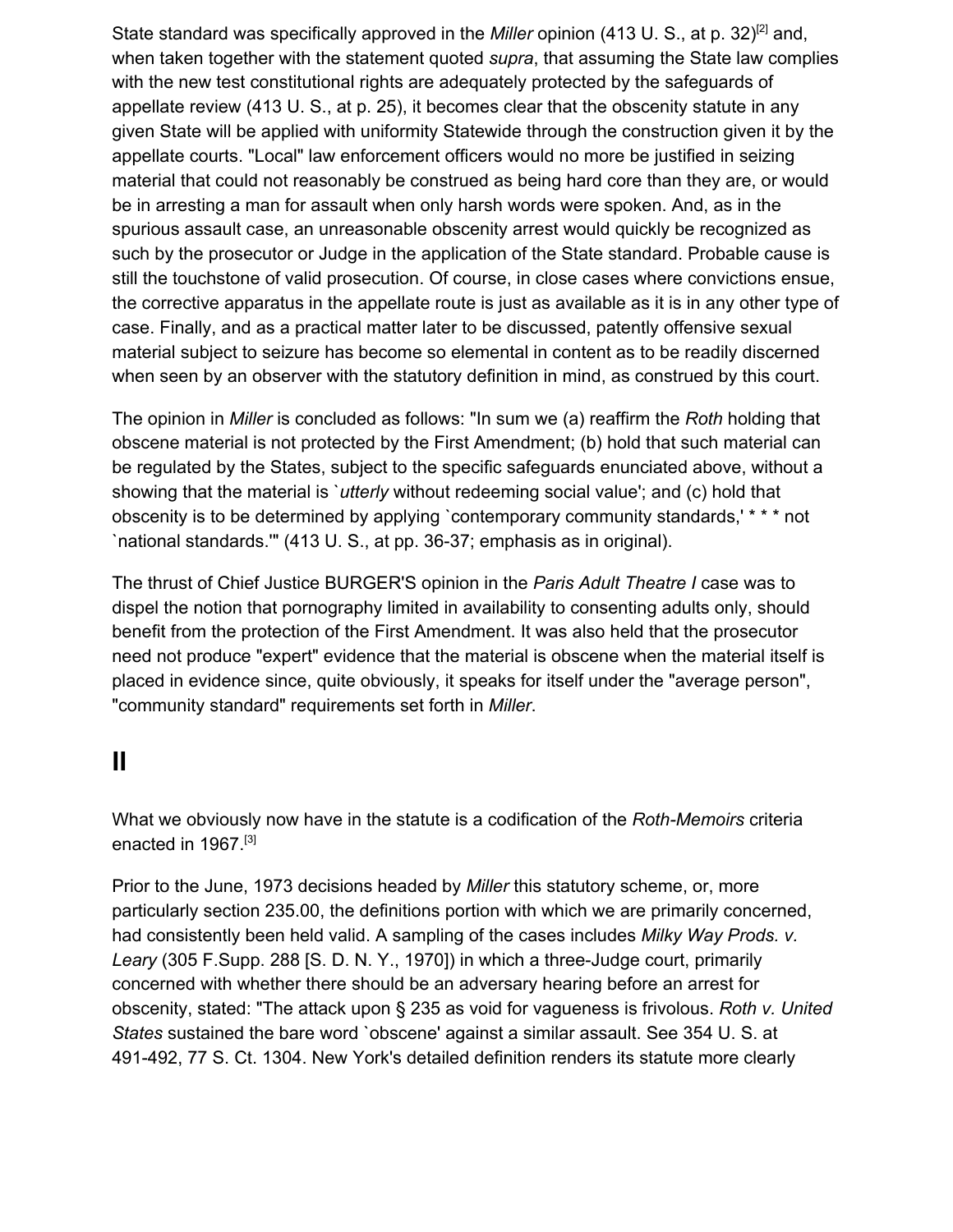impregnable" (305 F. Supp., at p. 295). The *Milky Way* decision was affirmed by the Supreme Court without opinion (397 U. S. 98).

In *Overstock Book Co. v. Barry* (305 F.Supp. 842 [E. D. N. Y., 1969]) the court discussed section 235.00 and specifically held that it was not void for vagueness and, "if anything, is somewhat more narrowly circumscribed than what the Constitution requires" (305 F. Supp., at p. 849). This case was affirmed, the Court of Appeals reiterating the holding that section 235.00 was clearly in line with *Roth* and therefore valid (436 F.2d 1289, 1293 [2d Cir., 1970]).

Finally, in *Astro Cinema Corp. v. Mackell* (305 F.Supp. 863, 865 [E. D. N. Y., 1969], modified on procedural grounds 422 F.2d 293) the court stated: "Here \* \* \* the substantive statute is as assuredly valid as a statute can be when it must be drafted in the light of the First Amendment. [Citations.]"

Prior to June, 1973, then, no convincing argument had been made out against the validity of section 235.00 and one Federal decision after another had specifically declared the statute's constitutionality. If anything has occurred to change this state of affairs, it would have to be found in the decisions headed by *Miller*.

Since June, 1973, the Federal courts in New York have declined to entertain the question of the statute's validity pending our decision in *Heller* (e.g., *United Artists Corp. v. Proskin*, 363  $F.Supp. 406$ ).<sup>[4]</sup>

## **III**

The California statute treated in *Miller* contains the *Roth-Memoirs* criteria and for all intents and purposes is the same as our own (see n. 1 in the *Miller* decision, 413 U. S., at p. 16). Chief Justice BURGER wrote: "The case we now review was tried on the theory that the California Penal Code § 311 approximately incorporates the three-stage *Memoirs* test, *supra*. But now the *Memoirs* test has been abandoned as unworkable by its author and no Member of the Court today supports the *Memoirs* formulation." (413 U. S., at p. 23).

It is obvious that this was not a holding, however, that the California statute was invalid. Had it been, our task in the instant case would have been *pro forma*. Rather, the case was sent back, as was the instant case, for evaluation in light of the whole *Miller* rationale. The Chief Justice made the obvious effort to point out that existing State statutes, presumably including California's, "as construed heretofore or hereafter" (413 U. S., at p. 24, n. 6) could stand as valid. This effort is obvious because not once, but at least four times in the *Miller* opinion alone, reference was made to construction of the statute whatever form the statute might take. $[5]$ 

We now, then, pass to the next question — whether our statute can be construed so as to effectuate the *Miller* requirements which sets up the "average person" as the theoretical individual whose sensibilities need be offended. We look to the "ordinary adult". In either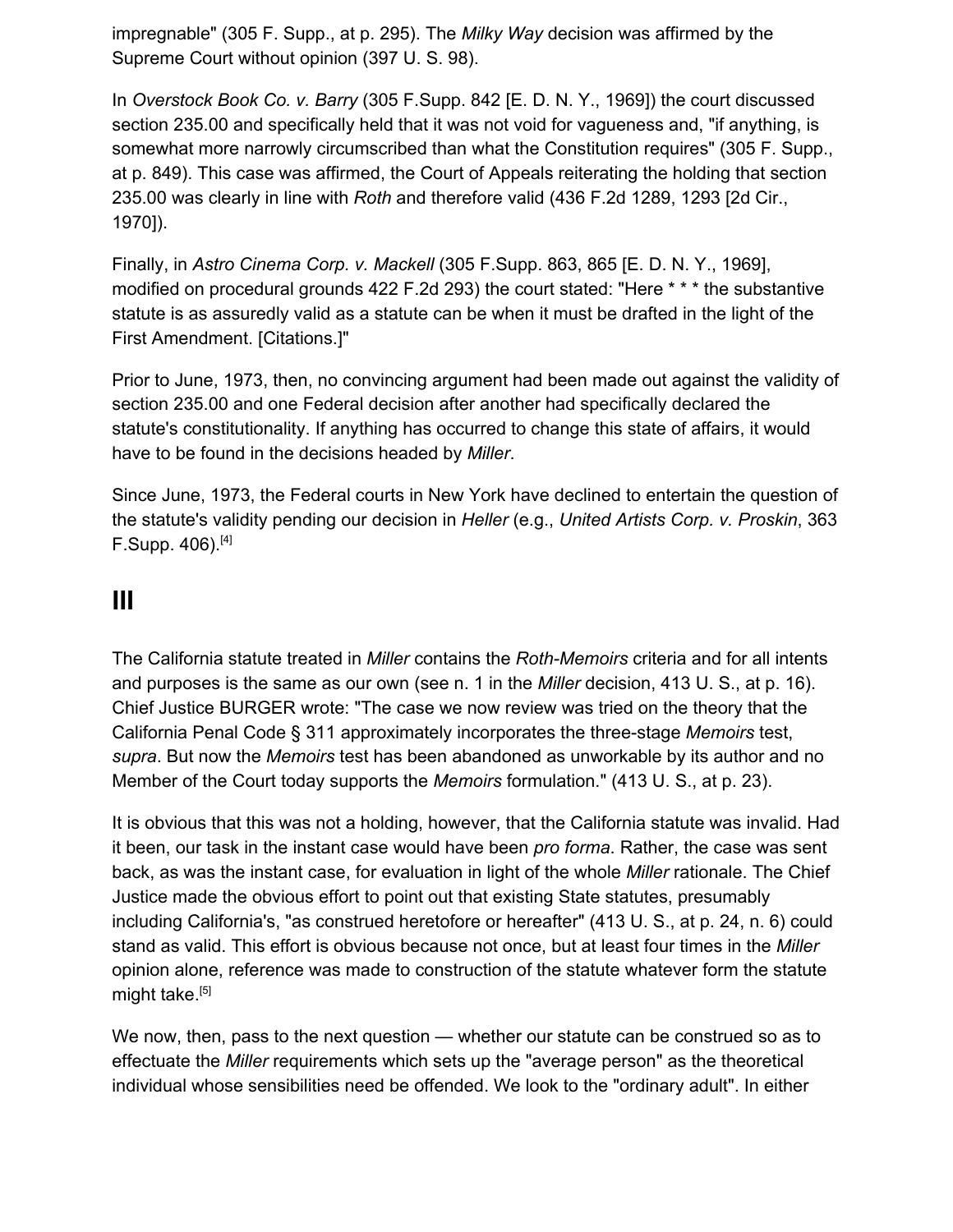case the tests are concerned with the average man who has, of course, been a useful figure in our legal history, especially in the law of negligence, but also in the law of evidence where he is present, but unobtrusive. *Miller* holds that the average man must apply contemporary community standards and, as we have already declared, this means a State standard which is definable by the State's appellate courts. Our obscenity statutes have always been subject to such a uniformly administered standard. Our State courts have always been guided by our interpretation of the obscenity statutes, as with our interpretation of any criminal statute.

Next, we are of the opinion that subdivision 1 of section 235.00 sufficiently describes the conduct sought to be prohibited so as to satisfy the void-for-vagueness test. It takes no dictionary reference to understand what the words "nudity", "sex", "excretion", "sadism" or "masochism" mean. The last three terms, which are descriptive of certain kinds of conduct whether portrayed live, printed or photographically, can be considered *malum in se* in terms of *commercial exploitation*. It is ludicrous and preposterous to suppose that a person dealing in such material would not understand the prohibitions here. The terms "nudity" and "sex" are only *malum prohibitum*, of course, since each, to varying extents, could be commercially exploited for valid artistic, scientific, or literary ends. But surely, applying the sense of subdivision 1 of section 235.00 as a whole, there can be no doubt as to the narrow area sought to be prohibited. When sex and nudity, and the other sorts of prohibited conduct for that matter, are exploited substantially beyond customary limits of candor and would, as the average man views it, be the predominant element in the material so as to appeal, again predominantly, to lascivious cravings, then there can be no doubt as to what is prohibited. *What we are talking about is hard core pornography*. We have applied the hard core pornography test with consistency both under former section 1141 of the Penal Law and under the current statute (*People v. Kirkpatrick*, 32 N Y 2d 17; *People v. Fritch*, 13 N Y 2d 119; *People v. Richmond County News*, 9 N Y 2d 578, *supra*). This court and the lower courts have ever been careful strictly to define the sort of material or conduct prohibited (see, e.g., *People v. Bookcase, Inc.*, 14 N Y 2d 409 [reversal of conviction for selling materials to minors]; *People v. Wendling*, 258 N.Y. 451 [portrayal of characters in a play as coarse and vulgar, who employ coarse and vulgar language, not obscene]; *People v. Stabile*, 58 Misc 2d 905 [photographs of nudes, with no indication of sexual activity, did not amount to hard core pornography]). The fact of an occasional close case (see, e.g., *People v. Carlos*, 24 N Y 2d 865) serves as no basis for a declaration that the penal statute, under which it is decided, is invalid. Hard core pornography consists of "Patently offensive representations or descriptions of ultimate sexual acts, normal or perverted, actual or simulated [and/or] Patently offensive representation or descriptions of masturbation, excretory functions, and lewd exhibition of the genitals" (413 U. S., at p. 25).

Our task on this void-for-vagueness aspect is considerably eased since we only recently gave full consideration to a due process attack on subdivision 6 of section 240.35 of the Penal Law, the loitering statute (*People v. Berck*, 32 N Y 2d 567). A majority of us decided that the statute was invalid for the reasons (1) that "there are no commonly understood set of suspicious circumstances of which all citizens are aware and to which applicability of the statute is restricted" (32 N Y 2d, at p. 570), and (2) that it also "places virtually unfettered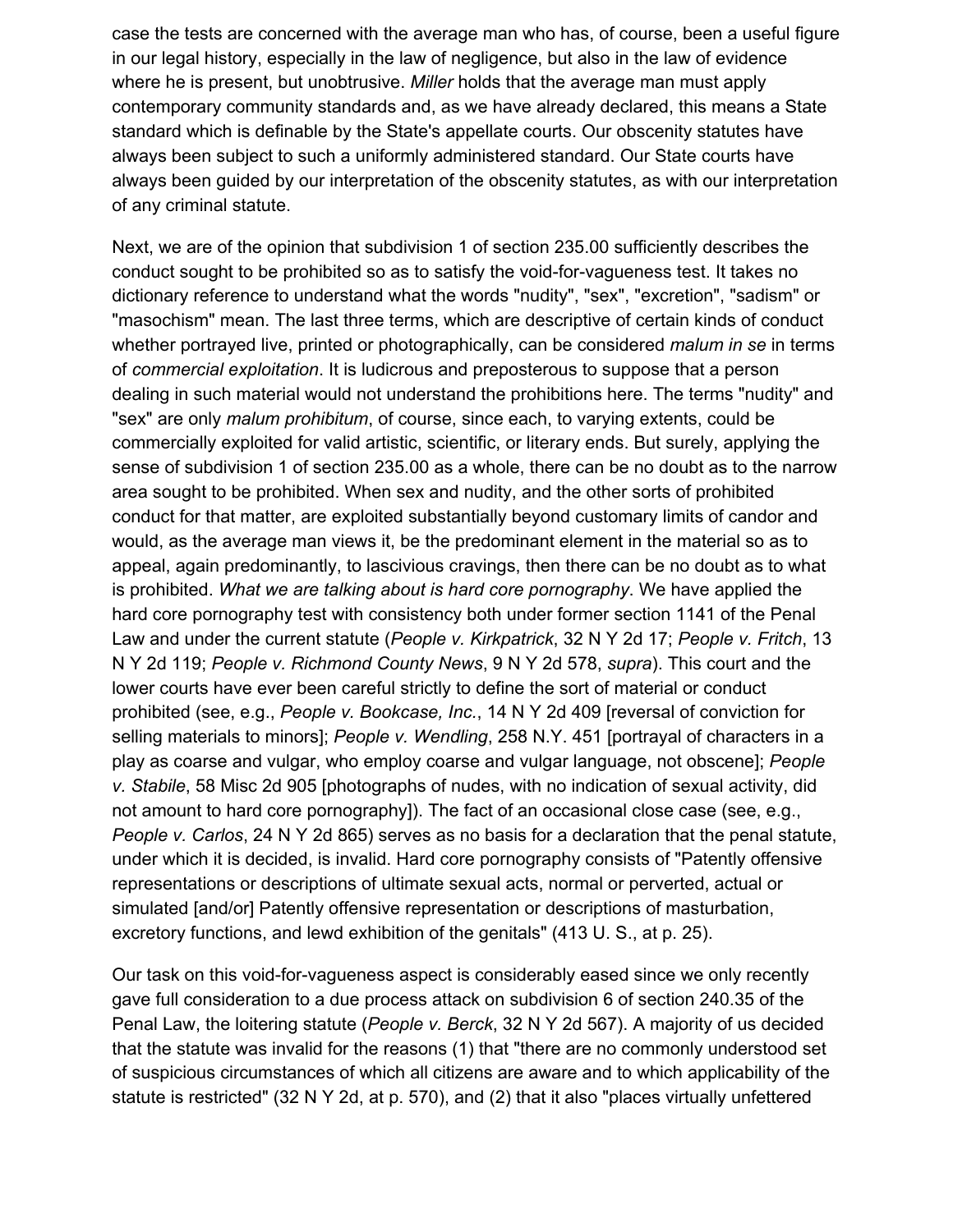discretion in the hands of the police and thereby encourages arbitrary and discriminatory enforcement \* \* \* Thus, whether or not a suspect is hauled off to jail for suspicious loitering depends, for all intents and purposes, upon the whim of the policeman" (32 N Y 2d, at p. 571). Neither of those objections can successfully be directed against section 235.00, which is easily interpreted as pertaining to hard core pornography and the average man, whether he be the smut peddler or the policeman, knows it when he sees it (*Jacobellis v. Ohio*, 378 U. S. 184, 197). And, as interpreted, that statute has been given and will be given only that narrow application. One surely can describe forbidden conduct by words which admit of varying constructions depending on context, and then afix definite meanings to those words by construing them only in the light of the conduct sought to be prohibited. In other words, while the terms "sex" and "nudity" are not inherently pornographic and would not necessarily be pornographically dealt with, even if exploited commercially, the exploitation would be considered pornographic if its predominant appeal went to the prurient interest and it exceeded the customary limits of descriptive candor. This includes, and has been limited to, offensive depictions of ultimate sexual acts, masturbation, excretory functions, lewd genital exhibition, i.e., exactly that sort of thing described in the *Miller* opinion (413 U. S., at p. 25).

There is, therefore, no merit to the argument that the person dealing in such materials cannot know what is prohibited, or that what appeals to the prurient interest can be just anything the policeman says it is; this latter aspect being especially clear in light of the State contemporary standard which we have announced.

There is no need, then, for a protracted discussion on the void-for-vagueness doctrine. In addition to the treatment of this doctrine in *Berck* (32 N Y 2d 567, *supra*) see also the pronouncements by the Supreme Court on the same point in *Papachristou v. City of Jacksonville* (405 U. S. 156); *Colten v. Kentucky* (407 U. S. 104); *United States v. Petrillo* (332 U. S. 1); and Chief Justice BURGER'S adoption in *Miller* of this language from the case of *Roth v. United States* (354 U. S., at pp. 491-492, *supra*): "`Many decisions have recognized that these terms of obscenity statutes are not precise. \* \* \* This Court, however, has consistently held that lack of precision is not itself offensive to the requirements of due process. ". . . [T]he Constitution does not require impossible standards"; all that is required is that the language "conveys sufficiently definite warnings as to the proscribed conduct when measured by common understanding and practices . . ." [citation] \* \* \* "\* \* \* That there may be marginal cases in which it is difficult to determine the side of the line on which a particular fact situation falls is no sufficient reason to hold the language too ambiguous to define a criminal offense"".  $(413 \text{ U. S.}, \text{at pp. } 27-28, \text{ n. } 10.)$ <sup>[6]</sup>

And, of course, we recall the pronouncement of the three-Judge Federal court in *Milky Way Prods. v. Leary* (305 F.Supp. 288, 295 [S. D. N. Y., 1970], affd. 397 U. S. 98, *supra*) that "New York's detailed definition renders its statute more clearly impregnable [than the less detailed standard dealt with in *Roth*]."

The third aspect of the *Miller* test does not detain us long. The rejection of the "utterly without redeeming social value" test in favor of a broader test based on lack of serious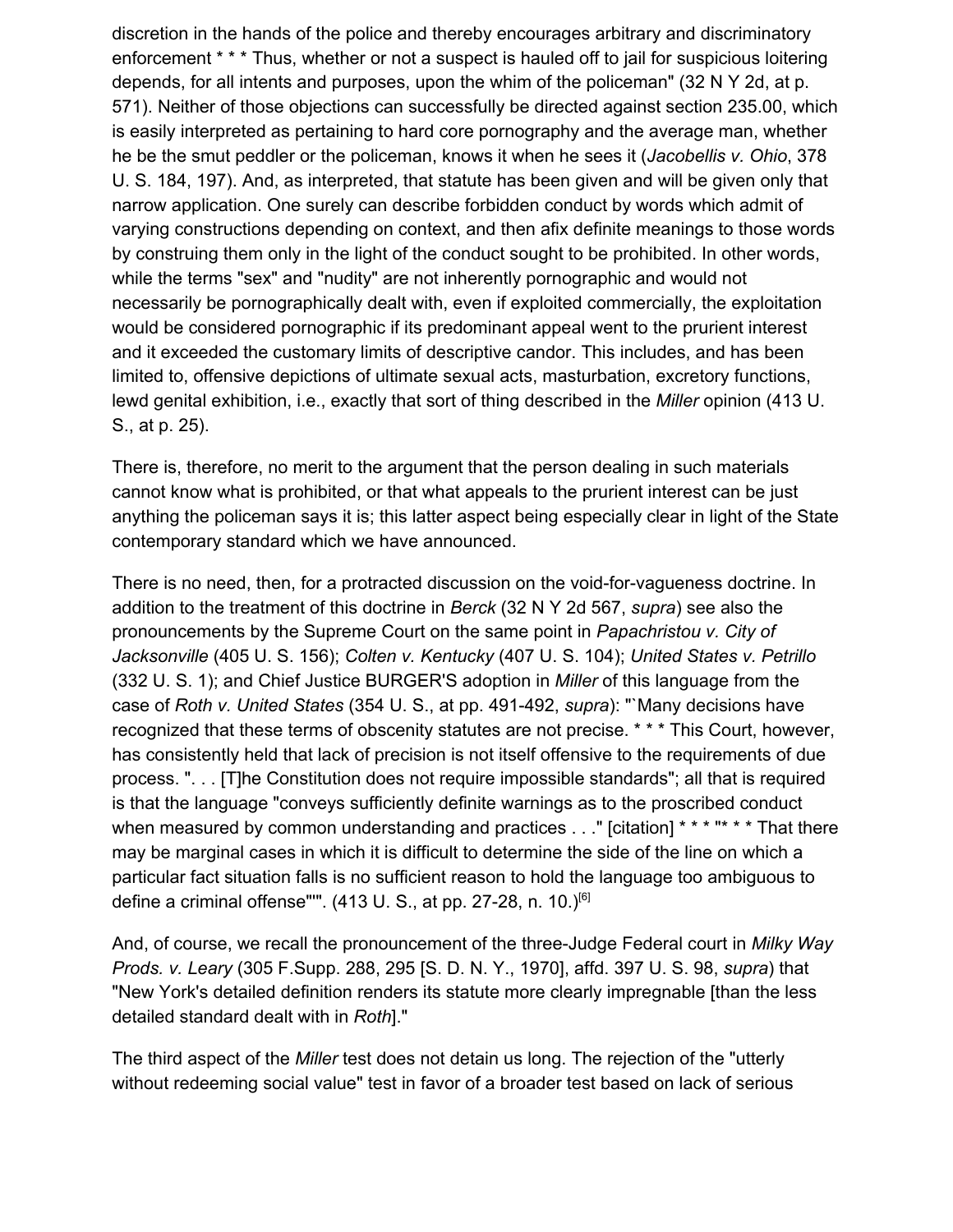literary, artistic, political or scientific value, can hardly inure to the benefit of those dealing in the subject materials in terms either of due process denial or First Amendment infringement. In other words, since our statute remains more narrowly defined than those limits now set forth in *Miller*, defendants cannot be heard to complain. This third element is merely another way of emphasizing the point that the material must be wholly designed for a prurient interest market. In assessing this third element we are mindful that the material must be hard core pornography as stated in elements "(a)" and "(b)" and as construed by this court, which construction coincides with the examples given in *Miller*. For this reason alone any argument that the decision in *Miller* to drop the "utterly without" test wrecks section 235.00, is without any merit whatsoever. Not only is there no holding in *Miller* that a State may not utilize stricter standards than those allowed, but the presence of the "utterly without" element causes no alteration of the rest of the statute so that, taken as a whole, it cannot be said to conform, as construed, to the *Miller* requirements insofar as those requirements set the limits of First Amendment protection.

Two out-of-State decisions to which our attention has been drawn incorporate a different view regarding the abandonment of the "utterly without" test. Thus, it is stated in *United States v. Lang* (Dist. Ct., Central Dist. Calif., July 18, 1973): "The new test simply requires that the prosecution show, *inter alia*, that `the work, taken as a whole, lacks *serious* literary, artistic, political, or scientific value.' [Citation.] In short, the Court's new test substantially changes the law of obscenity, and as a general proposition now makes it easier to convict the defendants. Therefore, to prosecute defendants under the judicially devised *Miller* definition of obscenity and to instruct the jury on it would, without fig leaves, be the functional equivalent of an *ex post facto* application of the law. This the due process clause forbids. *Boule v. City of Columbia*, 378 U. S. 347 (1964)."

(See, also, *State v. Wedelstedt*, Dist. Ct. Linn County, Iowa, Aug. 13, 1973.)

Since, however, we do not construe section 235.00 to the permissible limits now allowed in *Miller* there can be no ex post facto application of the looser *Miller* criterion. The scope of the statute is no broader than it was before June, 1973, and remains a bit narrower than the allowable limits insofar as the third element is concerned, after June, 1973. Our statute, in effect, *more than complies* with the *Miller* limits as written and construed. It is well to here point out that it is within the province of the Legislature to determine whether the less stringent test of obscenity laid down in that case should now become the ultimate formula to be applied in New York.

It is true that a few State obscenity statutes have been held invalid in light of *Miller*. For example, in one California case the statute, which is much like ours, was voided (*People v. Bloom*, Superior Court, Los Angeles County, July 6, 1973) while in a later California case the statute was construed to meet the *Miller* criteria (*People v. Euskat*, Court of Appeals, Second Dist., Aug. 8, 1973). Other cases decided since *Miller*, brought to our attention by counsel, hold the various local statutes invalid. We might agree that expediency dictates a short memorandom to the effect that any attempt to preserve section 235.00 would constitute judicial legislation. This was apparently thought the better course in some of the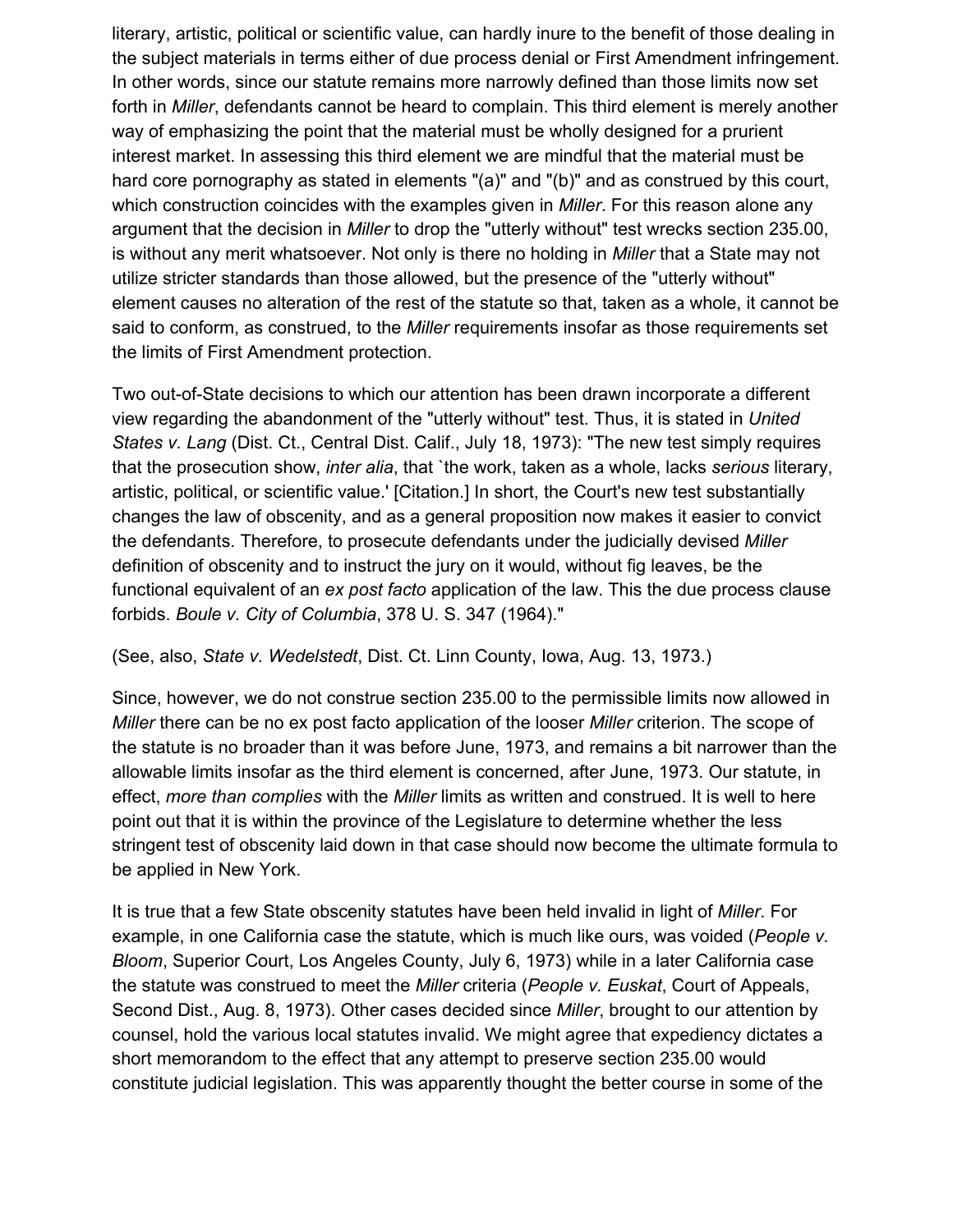post-*Miller* decisions since State Legislatures, perhaps including our own, will be quick to draft new statutes incorporating the *Miller* tests. However, we do have these two cases before us and possibly more in process under the current statute. We are not convinced it would be intellectually honest to follow the path of expediency when there is the venerable presumption of validity (*People v. Scott*, 26 N Y 2d 286, 291; *People v. Kaiser*, 21 N Y 2d 86, 103; *People v. Epton*, 19 N Y 2d 496, 505; *Wiggins v. Town of Somers*, 4 N Y 2d 215, 218) and when the statute can be construed to comport with the *Miller* rationale.

In sum, our obscenity statute is sufficiently specific and well within the ambit of the lines laid down in *Miller*. Very simply put, it prohibits commercial exploitation of hard core pornography, a term, employing a State standard we have employed and continue to employ, which does not go beyond those examples set forth in *Miller* and which, in fact, contemplates material of no redeeming value whatsoever.

## **IV**

Nothing seems to have altered the content of "Blue Movie" since a year ago when it was found obscene by a majority of this court (29 N Y 2d 319). The short of it is that if "Blue Movie" was obscene before June, 1973 under section 235.00, then, under the rationale we have outlined, it can be no less so now. Despite all the rhetoric, the practical tests for obscenity insofar as this court has always applied them, have undergone no change in light of the *Miller* decision. Unless the Legislature amends the statute, as it is free to do, our tests will continue to be what they have been. The question in each case is — is this hard core pornography in the sense it emphasizes to a predominant extent sex acts of whatever sort between or among people, or lewd exhibition of genitalia? The question may be difficult to answer in instances where the material contains an abundance of pornography, but can also be considered as making a *valid* statement of some sort. If such content is really present then the work would not be utterly lacking in value, or, as under the *Miller* test, if such content is *seriously* present then, taken as a whole, it could not be banned.

The "utterly lacking" test was abandoned in *Miller* because of the difficulty in proving such an extreme. The clever pornographer need only infuse some social or political content into the work to escape successful prosecution. However, this court, as it must have when the *Heller* case was here before, has applied the "utterly without" test within the realm of reason. Thus, we found "Blue Movie" obscene even though the pornographic activities depicted were interspersed with some political and social dialogue. We cut through the form, as it were, to the substance and the substance of the film was and remains hard core pornography. The pretense at redeeming value has been discounted when it clearly is injected as a safeguard to protect a work the focus of which is toward the prurient interest market.

There is no community standard problem in *Heller*. The movie was specifically found to be hard core pornography and Presiding Judge RINGEL stated: "Hard core pornography is obscene by any standard". Our affirmance of the *Heller* conviction should be reinstated.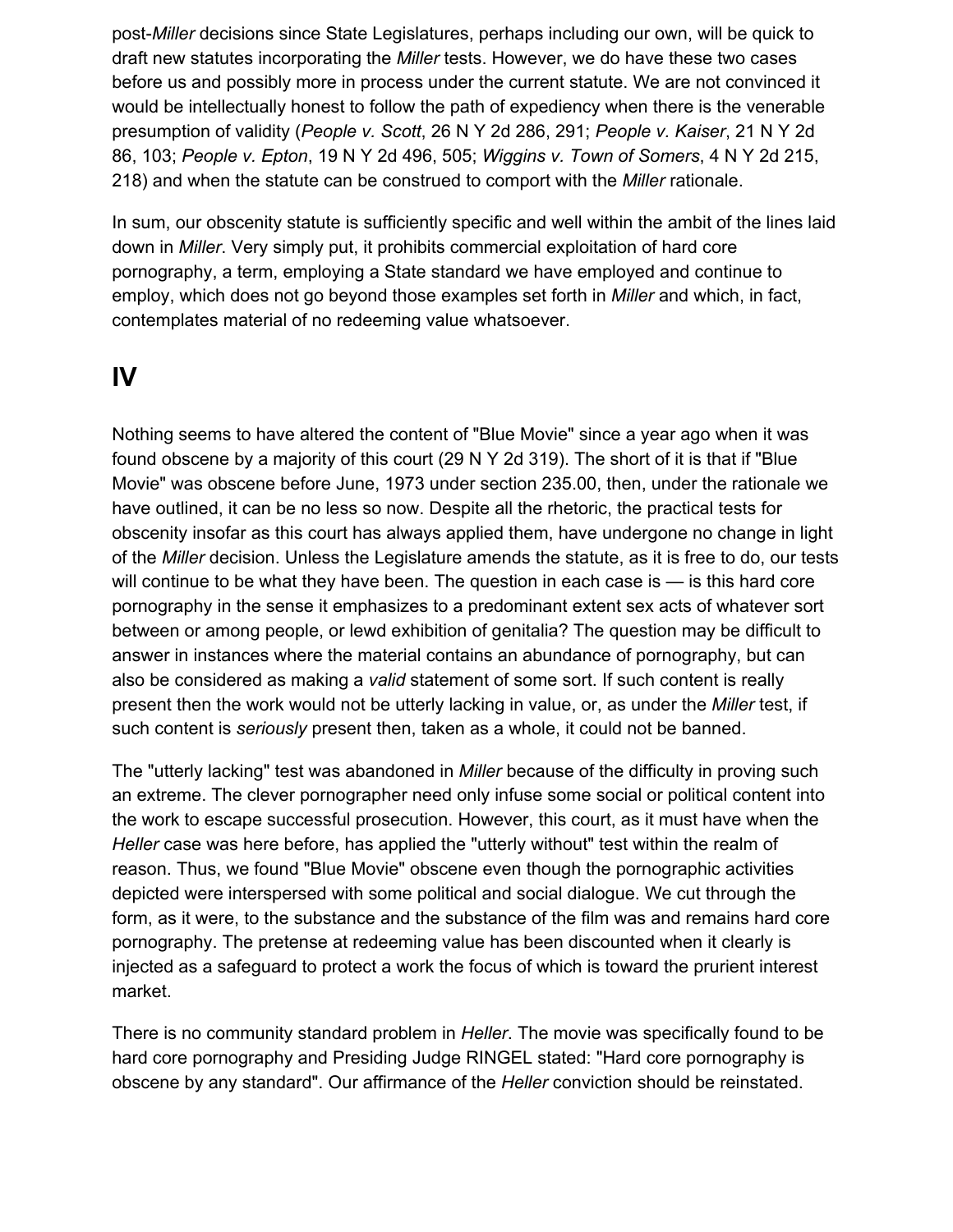The magazine *Screw* is also clearly obscene by any standard. The issues in evidence are crammed with photographs of naked men and women engaging in homosexual and heterosexual acts, in many instances with genitals prominantly and lewedly displayed. Drawings and cartoons, are also explicit, exaggerating sexual activity to preposterous degrees. Book and movie reviews are confined only to those works which deal with sex, the worth of a movie being measured by the degree of male erection it is likely to induce. The advertising is no less egregious. The issues contain display ads for what used to be called stag films; sex paraphernalia such as dildoes are prominantly illustrated in detail; and personal ads soliciting male and female participation in sex acts of every conceivable sort are written quite unambiguously. Many of the articles are totally sex oriented and are written in the most graphic terms. The use of all the most abominable dirty words is prevalent both in headlines and text. Indeed, it is hard to conceive of how a publication could reach any further lows in attempts to appeal to prurient interest.

The *Per Curiam* opinion of the Criminal Court Judges was primarily concerned with the "utterly without" test (65 Misc 2d 917). The court noted that these issues do contain a "sprinkling" of nonobscene articles, but concluded that, taken as a whole, the magazine remained without value. The crucial factor, in addition to the depictions, and articles conceded by the defendant Goldstein as an affrontery to existing community standards, is the inclusion of the advertisements just noted. The net effect was capsulized as follows:

"Such advertising, together with that soliciting the purchase of the aforesaid sex articles and devices certainly go substantially beyond `the present critical point in the compromise between candor and shame at which the community may have arrived here and now' [citation], and degenerates to illegality the entire publication, coloring also with the brush of obscenity even that sprinkling of articles which contain some social value.

\* \* \*

"The fact that some of the articles in *Screw* are not obscene and may be legally innocuous does not necessarily mean that the publication has social value or importance. As Judge FRIENDLY reminds us, truly pornographic material cannot be rescued by the inclusion of a few verses of the Psalms. (*United States v. A Motion Picture Film [I Am Curious-Yellow]*, 404 F.2d 196, 201.)" (65 Misc 2d, at pp. 921, 922.)

This, of course, is the point made previously in respect to "Blue Movie". The attempt to inject elements of ordinary material will be considered a pretense when the material is otherwise predominantly hard core pornography, patently designed for the prurient interest market.

The courts below employed standards entirely in accord with applicable State standards, i.e., the question was simply whether this material is predominantly hard core. It assuredly is and can hardly be treated differently from that material considered obscene by this court in *People v. Kirkpatrick* (32 N Y 2d 17, *supra*).

In each case, the order of the Appellate Term should be affirmed.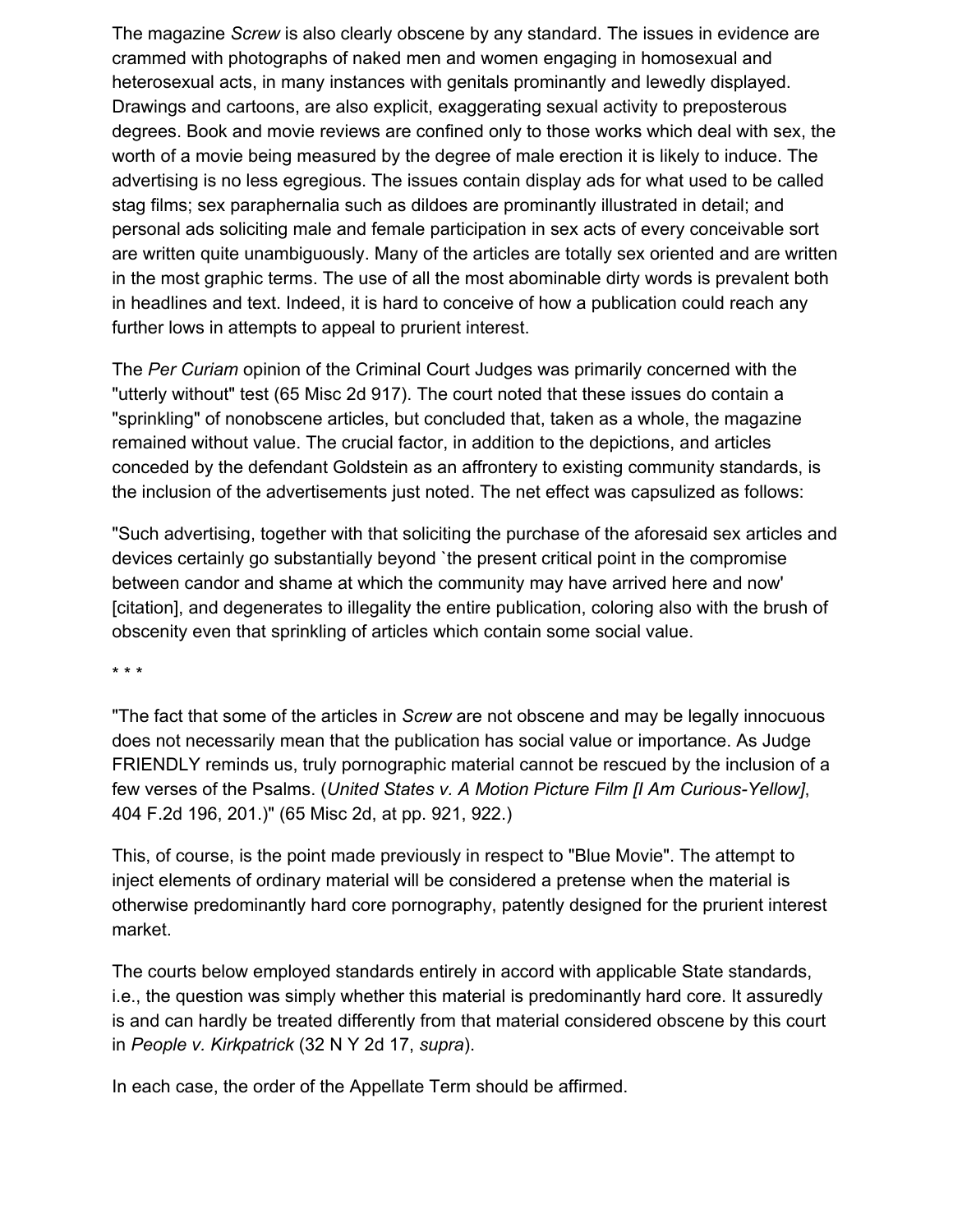JONES, J. (dissenting).

I dissent and would hold section 235.00 of our Penal Law unconstitutional under the new obscenity test laid down by the Supreme Court in *Miller v. California* (413 U. S. 15).

That court has now held that the First Amendment does not preclude State regulation of visual and written materials where the trier of fact, on the basis of the application by the average person of contemporary community standards, finds that the work in question, taken as a whole, appeals to the prurient interest and lacks serious literary, artistic, political or scientific value, and additionally depicts or describes, in a patently offensive way, sexual conduct specifically defined by applicable State law.

I have no difficulty in concluding that our statute comports with the first two of these three criteria. I cannot agree, however, that as drafted or as interpreted by our court section 235.00 meets the Supreme Court's additional mandate of specific definition of the proscribed sexual conduct.

The Supreme Court has declared that the required specificity of conduct may be found either in the explicit language of the statute as written or in authoritative construction of the statute. By authoritative construction I assume is intended, in our case, actual interpretation by decisions in our court, and possibly by interpretations of the lower courts of our State left undisturbed on application for review by us. I am not unmindful, either, of the implied warmth of the Supreme Court's invitation to us so to construe our statute as to meet its mandate (*Miller v. California*, 413 U. S., at p. 25; *Heller v. New York*, 413 U. S. 483, 494).

All acknowledge, I take it, that section 235.00 as presently drafted, without more, does not on its face meet the Supreme Court test for specificity of sexual conduct. The issue turns rather on whether the statute has been or now can reasonably be so construed as to supply the requisite particularity.

Initially I must assume that the call for specificity now laid down by the Supreme Court with reference to obscenity is distinct from and quite beyond that predictablity generally required to hurdle the more familiar void-for-vagueness obstacle to constitutionality. The treatment of the subject in the Supreme Court, the care and length of its articulation in the *Miller* opinion, lends no support to a conclusion that this is indeed nothing more than a fresh restatement of a time-honored rubric and that it could as well have been left unstated. I cannot, therefore, agree with the majority, that "Element `(b)' of the new test presents no practical change whatsoever".

Thus understood, in my view our statute has not been nor can it now be so construed as to meet this extra demand now imposed by the Supreme Court.<sup>[\*]</sup>

The court in *Miller* held that: "Under the holdings announced today, no one will be subject to prosecution for the sale or exposure of obscene materials unless these materials depicit or describe patently offensive `hard core' sexual conduct *specifically defined* by the regulating state law, as written or construed. We are satisfied that these *specific prerequisites* will provide fair notice to a dealer in such materials that his public and commercial activities may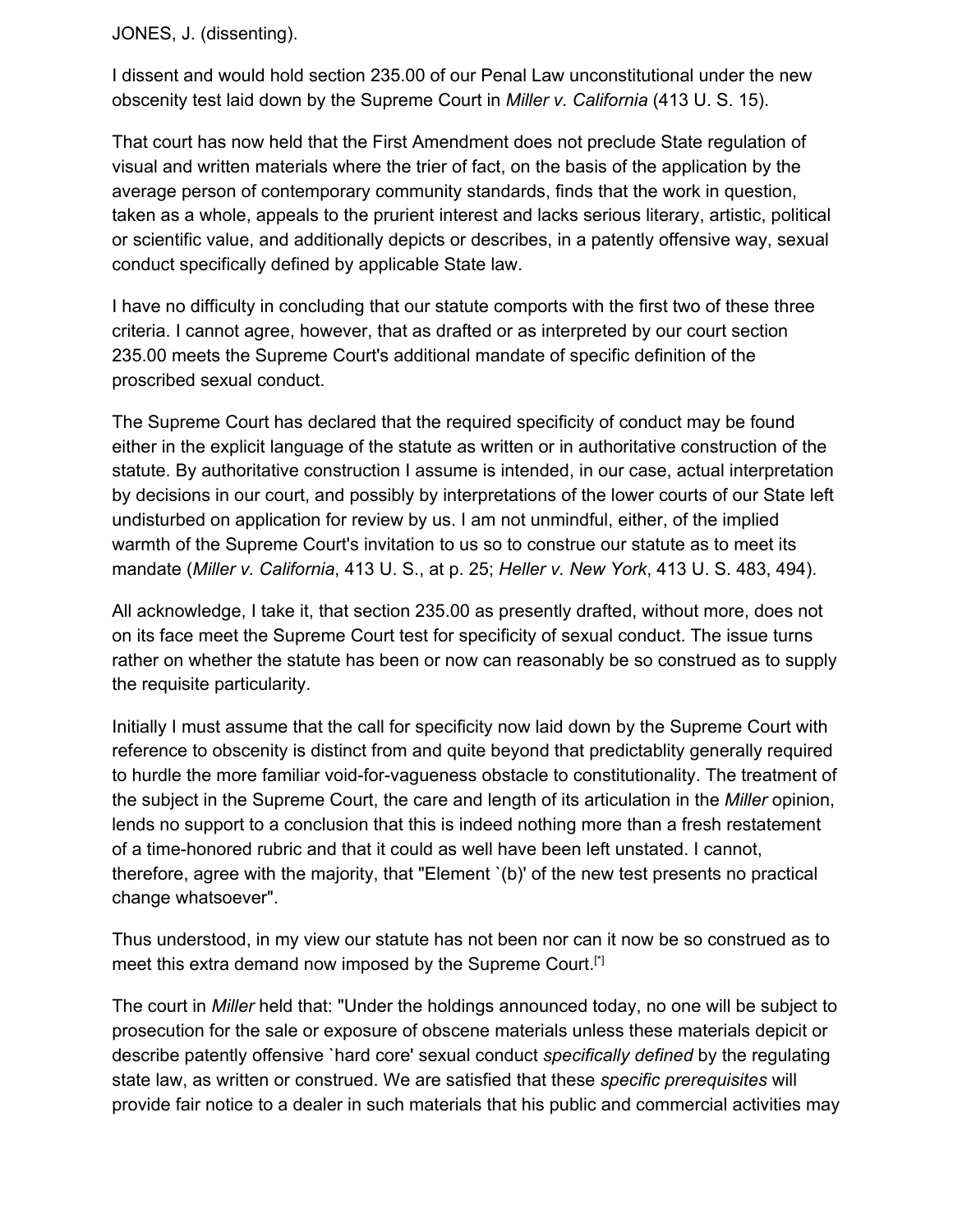bring prosecution." (413 U. S., at p. 27; emphasis supplied.) The requirement of specificity expressed in the quoted language — that State statutes proscribing obscenity must specifically define the conduct to be regulated so as to give fair notice to purveyors of erotic material that their activities may invite prosecution — could not have been stated in clearer, more unambiguous terms.

If there otherwise were doubt, the court also gave nonlimiting but illustrative examples of acceptable definitions:

"(a) Patently offensive representations or descriptions of ultimate sexual acts, normal or perverted, actual or simulated.

"(b) Patently offensive representation or descriptions of masturbation, excretory functions, and lewd exhibition of the genitals." (413 U. S., at p. 25.)

This example, too, draws attention both to the delineation of the acts and to the manner of their representation.

The majority of our court, in concluding today that we have so construed our statute as to provide the required overlay of specificity, relies principally on the concept of hard core pornography and states categorically that "[w]e have applied the hard core pornography test with consistency both under former section 1141 of the Penal Law and under the current statute". I have two difficulties with reliance on this assertion, each in my view fatal to the conclusion reached by the majority.

In the first place, examination of the cases in our court refutes the statement. I find no reference, for instance, to any "hard-core pornography" test in the opinion in *People v. Kirkpatrick* (32 N Y 2d 17). In the opinion of our court in *Heller*, itself, (29 N Y 2d 319) we held there was a violation of the statute, but again entirely without reference to any "hard-core" test; in fact the result was based rather on the conclusion of the majority there that the film, "Blue Movie", was "simple pornography unrelieved by any merit" (p. 321). Again in *People v. Fritch* (13 N Y 2d 119) while "hard-core pornography" was used as one of "three of the established legal standards" (p. 123) on which statutory violation was based, the holding of the court was subsequently overruled (see *Larkin v. Putnam's Sons*, 14 N Y 2d 399, 404). My review of the cases suggests that, rather than being followed consistently, after its announcement in *People v. Richmond County News* (9 N Y 2d 578), the hard core pornography test was used once as an alternative ground and with mixed results, in *Fritch*, and that it has since been entirely ignored in our court.

In the second place, even if the hard core pornography test announced in *Richmond County News* (*supra*) had been regularly followed, that test did not include a specific description of the sexual conduct or acts which would meet the new Supreme Court requirement. The hard core test itself, as the language of the opinion in *Richmond County News* demonstrates, focused on characterization of the acts rather than on their definition or description. Thus — "the test of the obscene, of the pornographic, is not in the tendency or appeal of the material, but rather in its content objectively appraised. \* \* \* It focuses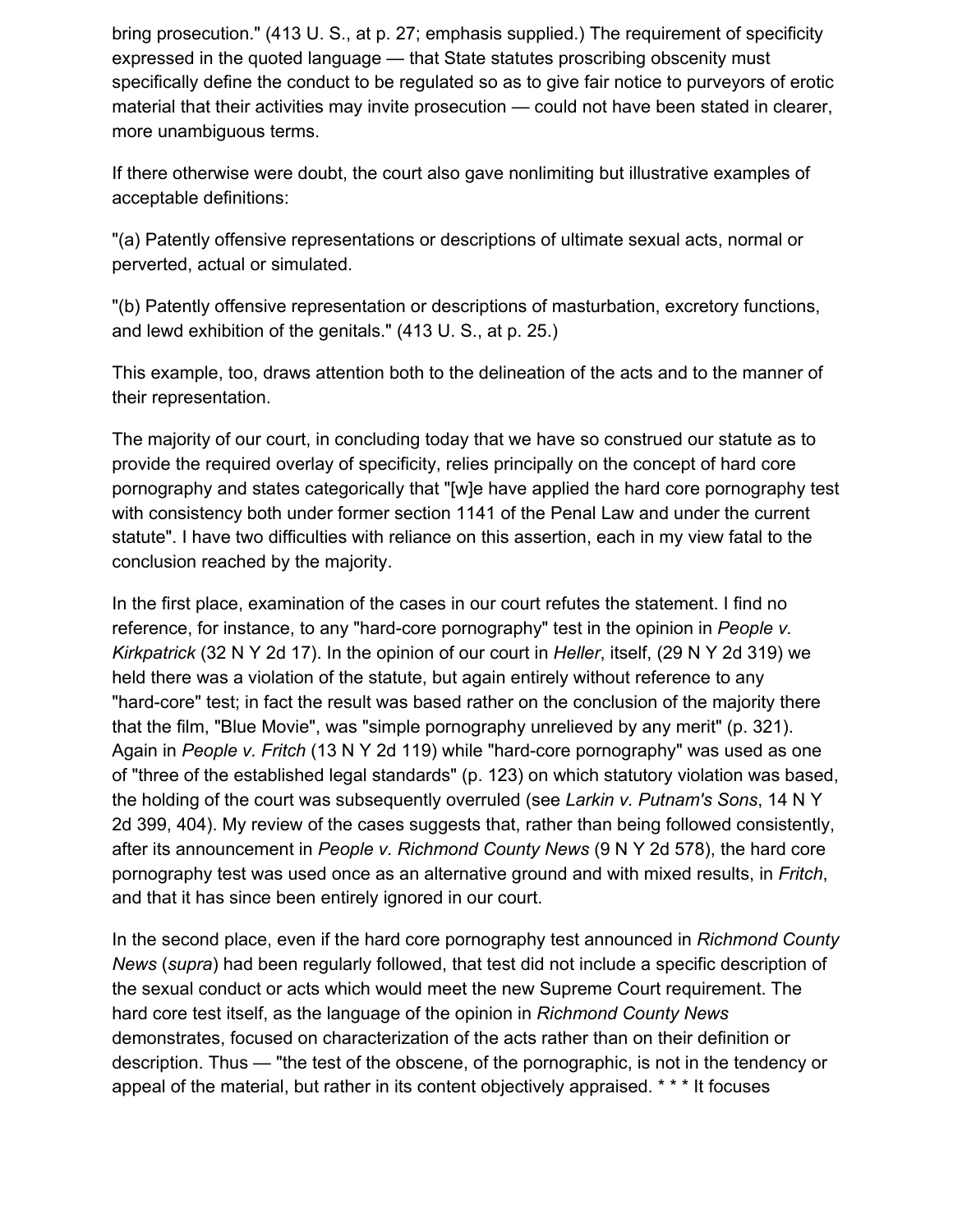predominantly upon what is sexually morbid, grossly perverse and bizarre \*\*\*. Recognizable `by the insult it offers, invariably, to sex, and to the human spirit' \* \* \* it is to be differentiated from the bawdy and the ribald. Depicting dirt for dirt's sake, the obscene is the vile, rather than the coarse, the blow to sense, not merely to sensibility. It smacks, at times, of fantasy and unreality, of sexual perversion and sickness" (9 N Y 2d, at p. 587). The conclusion in *Richmond County News* was that the magazine then under scrutiny "contains nothing which smacks of sick and blatantly perverse sexuality." (*Id.*)

Evidently this test has no concern for the specific definition of sexual acts or conduct. Rather its focus is on the characterization, the quality of the acts performed. As Judge SCILEPPI wrote in the only other application of the hard core pornography test, in *Fritch*, the material "must be viewed in juxtaposition to time, place and circumstance" (13 N Y 2d, at p. 123).

In this sense the hard core pornography test is parallel to the requirement of the Supreme Court that, quite aside from the necessity for specific definition of the conduct, proscription may attach only if the act is depicted or described "in a patently offensive way". I note that the dual aspect of the requirement is unmistakably set forth in the Supreme Court's opinion in *Miller*: "unless these materials depict or describe *patently offensive* `*hard core*' sexual conduct *specifically defined* by the regulating state law, as written or construed" (413 U. S., at p. 27; emphasis added). There are thus two facets to this branch of the test — (a) hard core and (b) specific definition. It must be evident that hard core (or depiction "in a patently offensive way", in the diction of the Supreme Court [p. 24]) is a characterization which may or may not be applied to many sexual acts. The conclusion that the representation of the act is hard core depends, not on the act itself, but on the setting and the way in which the act is done, the overtones, the nuances, the message conveyed.

In my view, then, our court can only accurately be said to have gently laid the hard core pornography test aside. Even if there be no agreement with my reading of the cases in this respect, however, I nonetheless reach the conclusion that that test itself could only be equated to the requirement that the display be "patently offensive". I do not find in the hard core test, or otherwise in the opinion of the majority in this case, that there had been any substitute by judicial construction of section 235.00 for the catalogue of sexual acts found acceptable by the Supreme Court in the statutes of Oregon and Hawaii. Nor do I find any equivalent of that court's more general illustrative list of defined sexual conduct — "ultimate sexual acts", "masturbation, excretory functions and lewd exhibition of the genitals".

Accordingly, I would hold section 235.00, both as written and as construed by our court, insufficient to meet the new and distinct specific-definition-of-conduct test laid down by the Supreme Court. Thus, in my view, it is unconstitutional. That being so, the convictions in both the cases now before us should be reversed and the complaints dismissed.

#### WACHTLER, J. (dissenting).

Under its decision in *Miller v. California* (413 U. S. 15) the United States Supreme Court gives this court two choices. We can declare our existing obscenity statute unconstitutional,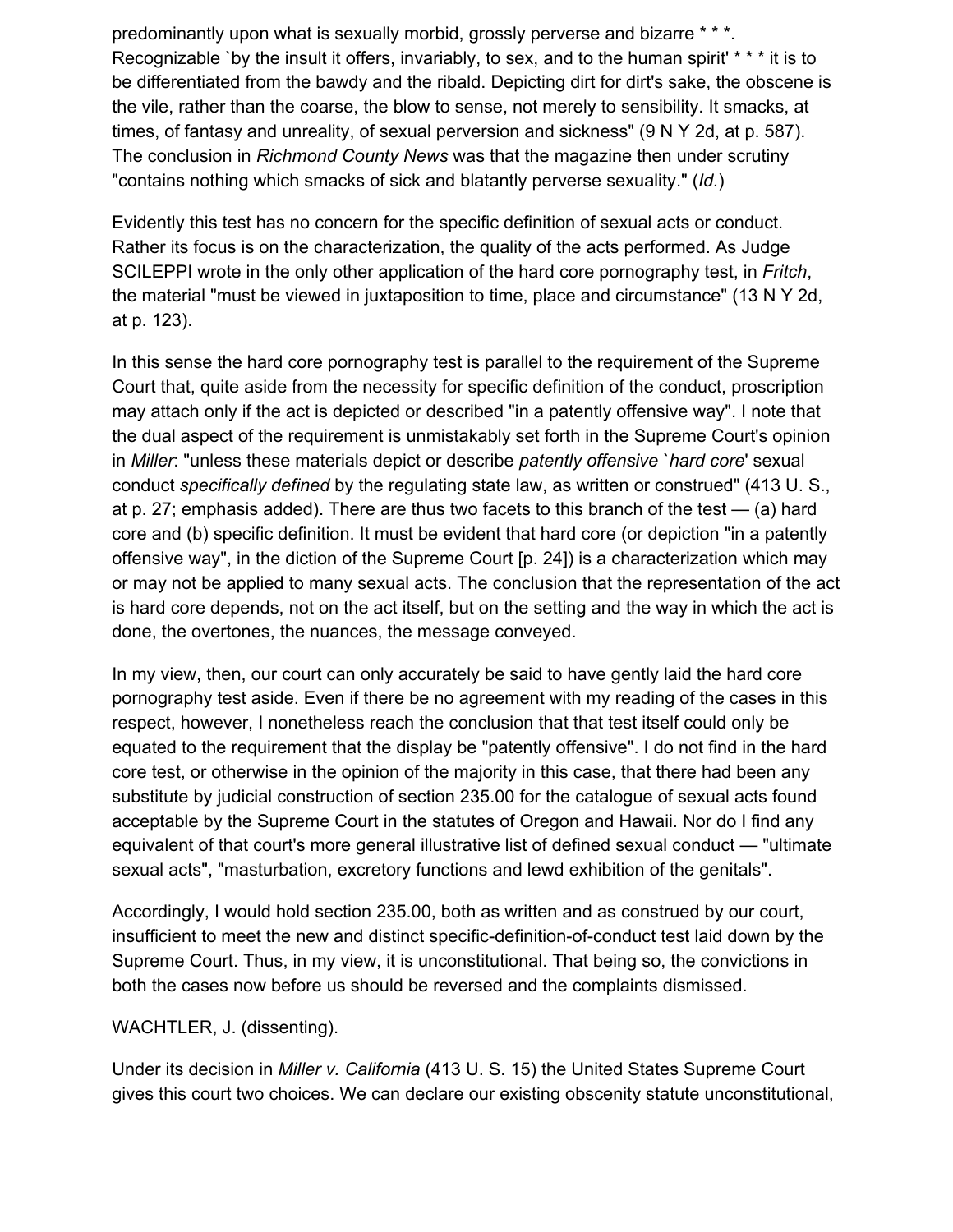reverse the judgments of conviction now before us, and await corrective action by the Legislature — or we can accept the Supreme Court's invitation to authoritatively construe the standards of *Miller* into our present statute.

With the law concerning obscenity already a hodgepodge, the course of prudence dictates that we declare the existing statute constitutionally inadequate and leave the legislative function to the Legislature. Our alternative is to fashion the Emperor's new clothes, only to await the inevitable day we are asked to judge if the wardrobe fits. Since, in the end, the only real test of obscenity is the subjective perception of a majority of this court, the prospect of passing upon a home-made statute hardly seems becoming or appropriate.

In the obscenity field it is particularly important to have a statute which defines proscribed conduct with exacting precision. In order to perceive clearly the need for this statutory specificity, it is first necessary to examine the vagueness problem that is endemic with all obscenity prosecutions.

A robber, from a reading of our statutes, knows when he has committed a robbery. From the statutes he knows that if he intends to forcibly steal property from a person without that person's consent he has violated the law. He has perfect notice as to what the elements of the crime are (see, generally, Penal Law, §§ 160.00-160.15). On the other hand, someone selling a book containing very explicit sex scenes has no such notice. He cannot know what is patently offensive or what offends the community by merely reading the statute. I do not think any court in the land would allow a statute to stand which states that it shall be illegal forcibly to steal property from a person in a manner which is patently offensive and is considered particularly deviant by community standards. The "robber" would have no way of knowing which robberies were circumscribed and which were allowed. Yet that is precisely what we have done with our obscenity law. I know of no way of ascertaining the community standard before a decision is rendered. Is a man to be convicted of displaying obscene material even though he successfully gauged the standards of New York City where the material was displayed because our court ultimately decided that the more stringent standards of Elmira were more reflective of State-wide standards?

It is now well settled that obscene material does not fall within the protection of the First Amendment of the United States Constitution (*Roth v. United States*, 354 U. S. 476, 486; *Miller*, at p. 23). Still, the effect of any vague or overbroad obscenity prohibition *ipso facto* encroaches on the First Amendment. Certainly, when the potential harm to society is great and the need for action compelling, we must at times allow the courts and Legislatures to run the risk of infringing or at least chilling the right to free speech. But I can see little justification for doing so where the activity being proscribed has only a speculatively harmful effect on society,  $[1]$  and even that ineffable harm can be adequately circumscribed by the process of civil injunction.<sup>[2]</sup> If there is to be a criminal statute without a provision for civil injunction, there is absolutely no justification for not making the statute as specific as possible.

A specifically defined obscenity statute will at least give a defendant notice that he is nearing the borders of permissible conduct. Such minimal notice is essential since the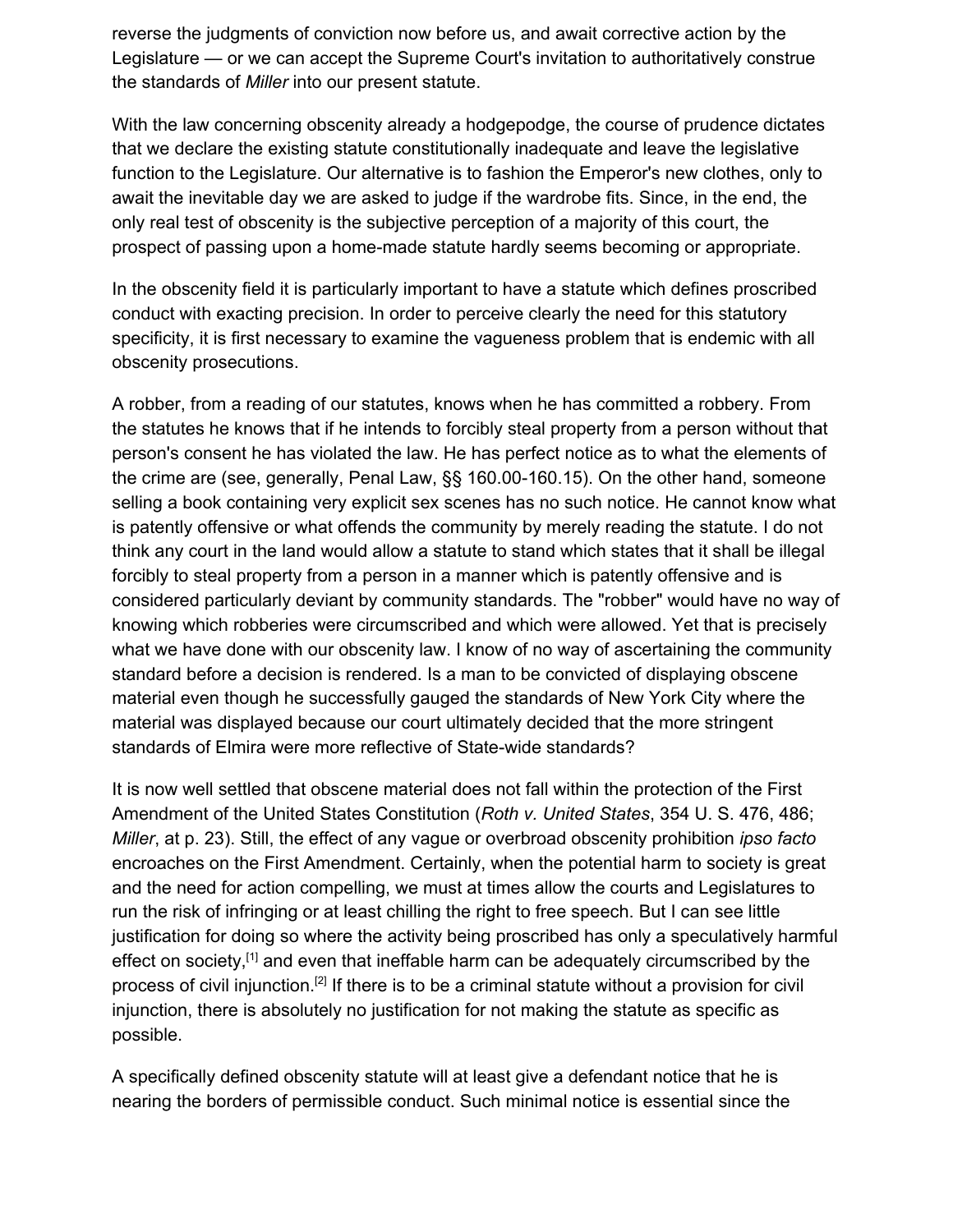"community standards" and "patently offensive"<sup>[3]</sup> elements of the crime are so vague. Our statute, as authoritatively construed by our court clearly lacks the specificity necessary to give a defendant any adequate notice of proscribed conduct.

I am in total agreement with the legal axiom that whenever possible a court should construe a legislative enactment in a way that would make it comply with the Constitution. But what we would have to do in this case goes far beyond construction. In order to make our statute constitutional, we would be doing more than construing it, we would be rewriting it. If a court were permitted to provide detailed provisions of a statute, then there would never be a need to declare any statute unconstitutional for being too vague or overbroad. The judicial officer could merely assume a legislative role and rewrite the defective law. Although we often go quite far to construe a statute in order to make it comply with the Constitution, the line should be drawn when judicial construction becomes transmogrified into legislative creation.[4]

Accepting the Supreme Court's invitation to rewrite our State obscenity statute is particularly unwise and unjust since the rewriting will be done piecemeal. Obscenity cases lend themselves only to a case by case application (see *Mishkin v. New York*, 383 U. S. 502, 516 [BLACK, J., dissenting]). It appears our court will add a new provision to the State obscenity law as each case arises depicting a heretofore unlitigated (in this court) sexual display. Every individual unfortunate enough to be prosecuted under an as of yet unwritten (i.e., an act not previously "construed" by this court) portion of the State obscenity statute will be adjudged a criminal even though "he could not reasonably understand" the activity "to be proscribed" (*United States v. Harriss*, 347 U. S. 612, 617 [WARREN, Ch. J.]).

The constitutional mandate of giving every individual notice of what conduct is criminally prohibited (see *Lanzetta v. New Jersey*, 306 U. S. 451) will be violated every time an individual is arrested before we "authoritatively construe" that portion of the statute which applies to him. Such action smacks of judicial ex post facto legislation.[5] (See *United States v. Hanson*, 9th Cir., No. 73-2603; *United States v. Long*, C. D. Calif., No. 10712-HP-CD.)

It is clear from a reading of today's decision that the obscenity field will remain a bothersome and burdensome one for the courts. It is bothersome enough that the courts, of necessity, must enter this morass as part of its judicial function. I think this court has compounded that burden and complexity by deciding today to also enter the field in a legislative capacity. Accordingly I dissent from the majority decision insofar as it holds our State criminal obscenity statute to be constitutional.

In *People v. Heller*: Upon reargument: Order affirmed.

In *People v. Buckley* and *Goldstein*: Order affirmed.

[1] Were the issue reached upon a trial, the question whether "the work, taken as a whole, lacks serious literary, artistic, political, or scientific value" must be ultimately determined by the triers of the fact only after the Trial Judge, in the absence of the jury and without disclosing to them his determination, has fully and independently resolved the issue as a preliminary matter of law against the accused.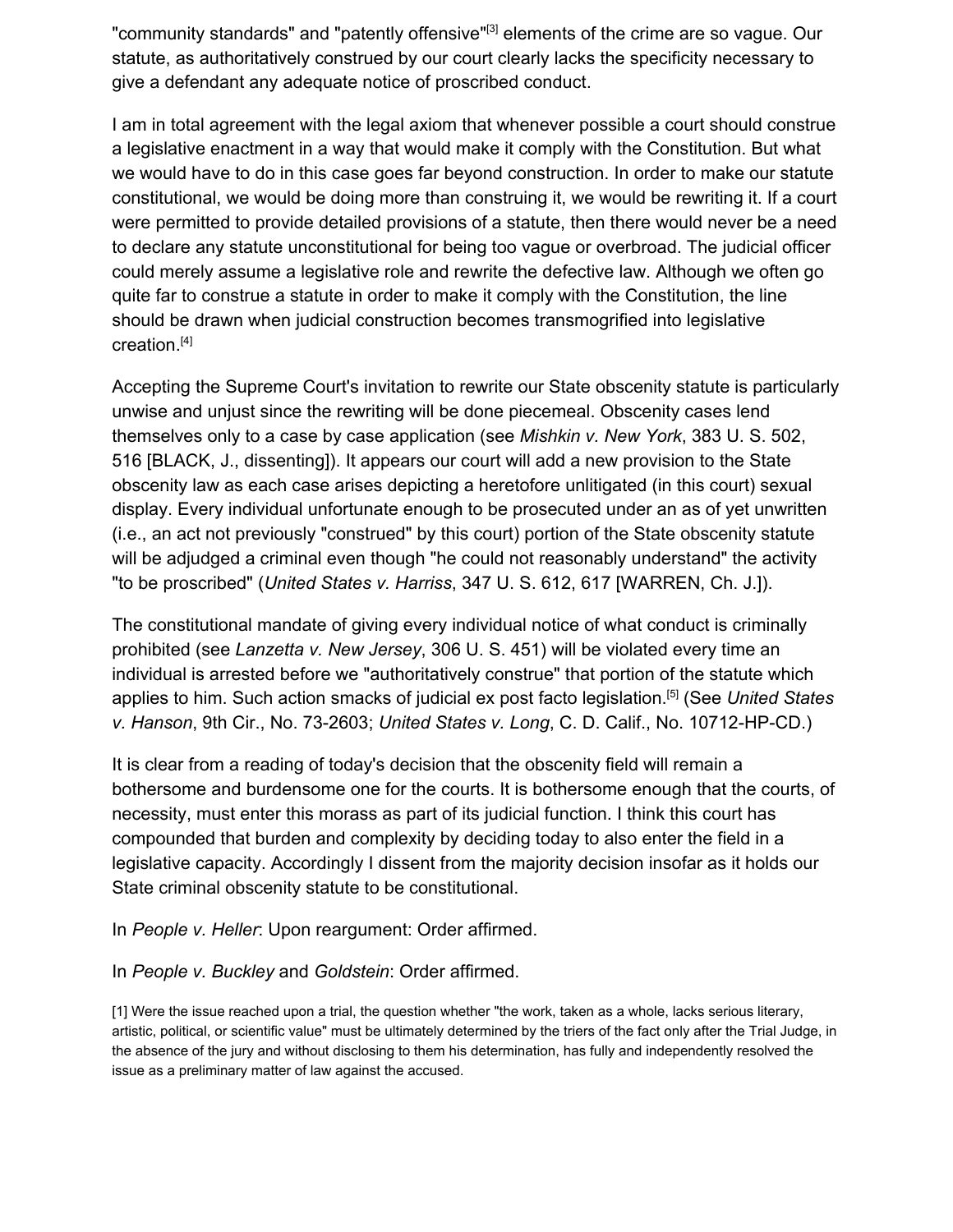[2] Chief Justice BURGER made this clear when he stated (413 U. S., at pp. 32-34) that: "It is neither realistic nor constitutionally sound to read the First Amendment as requiring that the people of Maine or Mississippi accept public depiction of conduct found tolerable in Las Vegas, or New York City. [Citations.] People in different States vary in their tastes and attitudes, and this diversity is not to be strangled by the absolutism of imposed uniformity. As the Court made clear in *Mishkin v. New York*, 383 U. S., at 508-509, the primary concern with requiring a jury to apply the standard of `the average person, applying contemporary community standards' is to be certain that, so far as material is not aimed at a deviant group, it will be judged by its impact on an average person, rather than a particularly susceptible or sensitive person — or indeed a totally insensitive one. [Citations.] We hold that the requirement that the jury evaluate the materials with reference to `contemporary standards of the State of California' serves this protective purpose and is constitutionally adequate."

[3] Section 235.00 of the Penal Law provides in pertinent part:

"The following definitions are applicable to sections 235.05, 235.10 and 235.15:

"1. `Obscene.' Any material or performance is `obscene' if (a) considered as a whole, its predominant appeal is to prurient, shameful or morbid interest in nudity, sex, excretion, sadism or masochism, and (b) it goes substantially beyond customary limits of candor in describing or representing such matters, and (c) it is utterly without redeeming social value. Predominant appeal shall be judged with reference to ordinary adults unless it appears from the character of the material or the circumstances of its dissemination to be designed for children or other specially suspectible audience.

"2. `Material' means anything tangible which is capable of being used or adapted to arouse interest, whether through the medium of reading, observation, sound or in any other manner.

"3. `Performance' means any play, motion picture, dance or other exhibition performed before an audience.

"4. `Promote' means to manufacture, issue, sell, give, provide, lend, mail, deliver, transfer, transmute, publish, distribute, circulate, disseminate, present, exhibit or advertise, or to offer or agree to do the same."

Section 235.05 provides that:

"A person is guilty of obscenity when, knowing its content and character, he:

"1. Promotes, or possesses with intent to promote, any obscene material; or

"2. Produces, presents or directs an obscene performance or participates in a portion thereof which is obscene or which contributes to its obscenity.

"Obscenity is a class A misdemeanor."

[4] The Appellate Division, First Department, in *Redlich v. Capri Cinema* (43 A D 2d 27, 28) held that the provisions of CPLR 6330 were constitutional and well within the basic guidelines set forth in *Miller*. This statute authorizes the civil remedy of injunction to be used against "matter of an indecent character, which is obscene, lewd, lascivious, filthy, indecent or disgusting \* \* \* or in any other respect [as] defined in section 235.00 of the penal law". While we do not pass on the validity of CPLR 6330, we note that the Appellate Division made pointed reference to the statutory incorporation of section 235.00 in the CPLR provision and they then observed, in dictum (p. 30) that the Supreme Court had the Penal Law section before it in *Heller*, and "had an opportunity to declare it unconstitutional. But it did not do so."

In another case involving CPLR 6330 Mr. Justice PITTONI, at Special Term, Nassau County, in upholding the validity of a complaint, held that the presumption of constitutionality had not been overcome (*Incorporated Vil. of Lynbrook v. United Artists Corp.*, 75 Misc 2d 124).

[5] "That conduct must be specifically defined by the applicable state law, as written or authoritatively construed" (413 U. S., at p. 24). "If a state law that regulates obscene material is thus limited, as written or construed" (413 U. S., at p. 25). "`Hard core' sexual conduct specifically defined by the regulating state law, as written or construed" (413 U. S., at p. 27). And, finally, the material from footnote 6 just above quoted in the text.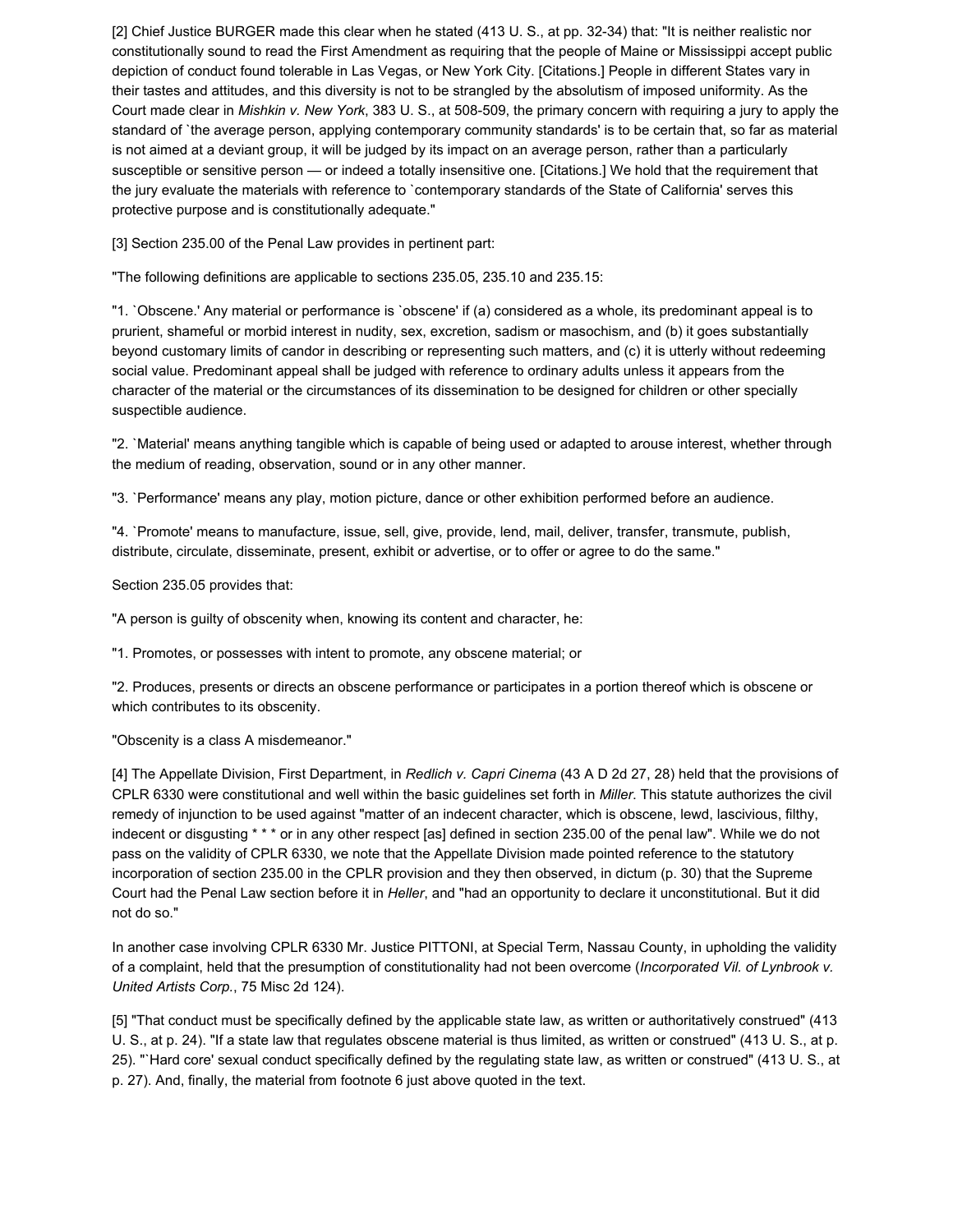[6] In *Ginsberg v. New York* (390 U. S. 629, rehearing den. 391 U. S. 971) Justice BRENNAN wrote: "The attack on subsection (f) is that the definition of obscenity `harmful to minors' is so vague that an honest distributor of publications cannot know when he might be held to have violated § 484-h. But the New York Court of Appeals construed this definition to be `virtually identical to the Supreme Court's most recent statement of the elements of obscenity.' [citations]. The definition therefore gives `men in acting adequate notice of what is prohibited' and does not offend the requirements of due process. [Citations.]" (390 U. S., at p. 643.)

[\*] I note that four Justices in the Supreme Court without more would have held our statute unconstitutional.

[1] The Supreme Court has asserted that obscenity is harmful to the "quality of life" and the "total community environment" (*Paris Adult Theatre I v. Slaton*, 413 U. S. 49, 58). These conclusions like the alleged link between obscenity and antisocial behavior (*Paris*, at p. 61) are what the Supreme Court refers to as "unprovable assumptions" that have been acted upon by civilized societies since the beginning of time (*Paris*, at p. 60, n. 11). In other words, it is just common sense that obscenity is harmful to society (see *Redlich v. Capri Cinema*, 43 A D 2d 27). It is common sense to me that the majority of people within any given State, myself included, would find almost all of the material coming before this court in connection with obscenity prosecutions to be offensive and lacking in any value. But it is not a matter of common sense to me that the the majority who finds such material offensive will be harmed in any material way if it allows the minority which finds such material to have some value to partake of it. Indeed, allowing the minority of competent adults to read and view material found offensive to the majority would appear to me to be the hallmark of a truly free society. Moreover, it is not a matter of common sense to me that a man should have to risk being put in jail for violating an undiscernible standard in order to gain some speculative protections for society as a whole.

[2] It is almost impossible to distinguish between protected and unprotected speech in the obscenity field (see *Paris Adult Theatre I v. Slaton*, 413 U. S. 49, 73 [BRENNAN, J., dissenting]). That does not necessarily mean that a State cannot outlaw obscenity. However, a criminal prosecution should be commenced only after a person has violated a civil injunction prohibiting the display of the material in question (see *Miller*, 413 U. S., at p. 37 [DOUGLAS J., dissenting]). The civil injunction would rid the community of the vexatious material as well as provide the possessor of the material with definite notice that his activity is in violation of a criminal statute.

It should be noted that, although the majority of the Supreme Court did not think the civil injunction process to be constitutionally mandated, they appeared to agree strongly that the civil injunction process was the most certain method of combatting obscenity while at the same time making sure that an individual's constitutional rights remain inviolate (*Paris*, at p. 55, n. 4).

[3] A mere violation of the specifically worded provision of a statute (e.g., showing the genital area) is not a per se violation of part (b) of the *Miller* formula (413 U. S., at p. 25). The transgression of the statutory provisions must be "patently offensive".

[4] Another reason why I think we should leave the rewriting of an obscenity statute to the Legislature is to allow it to define what community is encompassed by the term "community standards" in part (b) of the *Miller* formulation (413 U. S., at p. 25). The majority of our court today has defined community in terms of the entire State. I think that question should be decided by the Legislature after hearings have been held on the matter.

[5] The majority protests that it is not laying down such a law because the defendants were convicted under a standard carrying a heavier burden of proof for the prosecutor than the one recently annunciated by the Supreme Court in *Miller*. It is true that part (c) of the *Miller* test is not as demanding on the prosecutor as the "utterly without redeeming social value" test of *Memoirs v. Massachusetts* (383 U. S. 413, 418). However part (b) of the *Miller* standard, mandating specificity of definition in State statutes, is more demanding of the prosecutor than was the case under *Memoirs*. And even assuming *arguendo* that specificity has now been added to our statute by the majority decision in this case, it has come after the fact of the defendants' convictions. Moreover, in all future cases as this court adds specificity to the vague State statute, the creation of a valid law (i.e., by making it specific enough to be constitutional) will unarguably come after the defendant in question has been convicted.

Actually, our present statute still contains the "utterly without redeeming social value" test (Penal Law, § 235.00, subd. 1, par. [c]). The majority today asserts that under that test "The clever pornographer need only infuse some social or political content into the work to escape successful prosecution". Yet, the majority then implicitly concedes